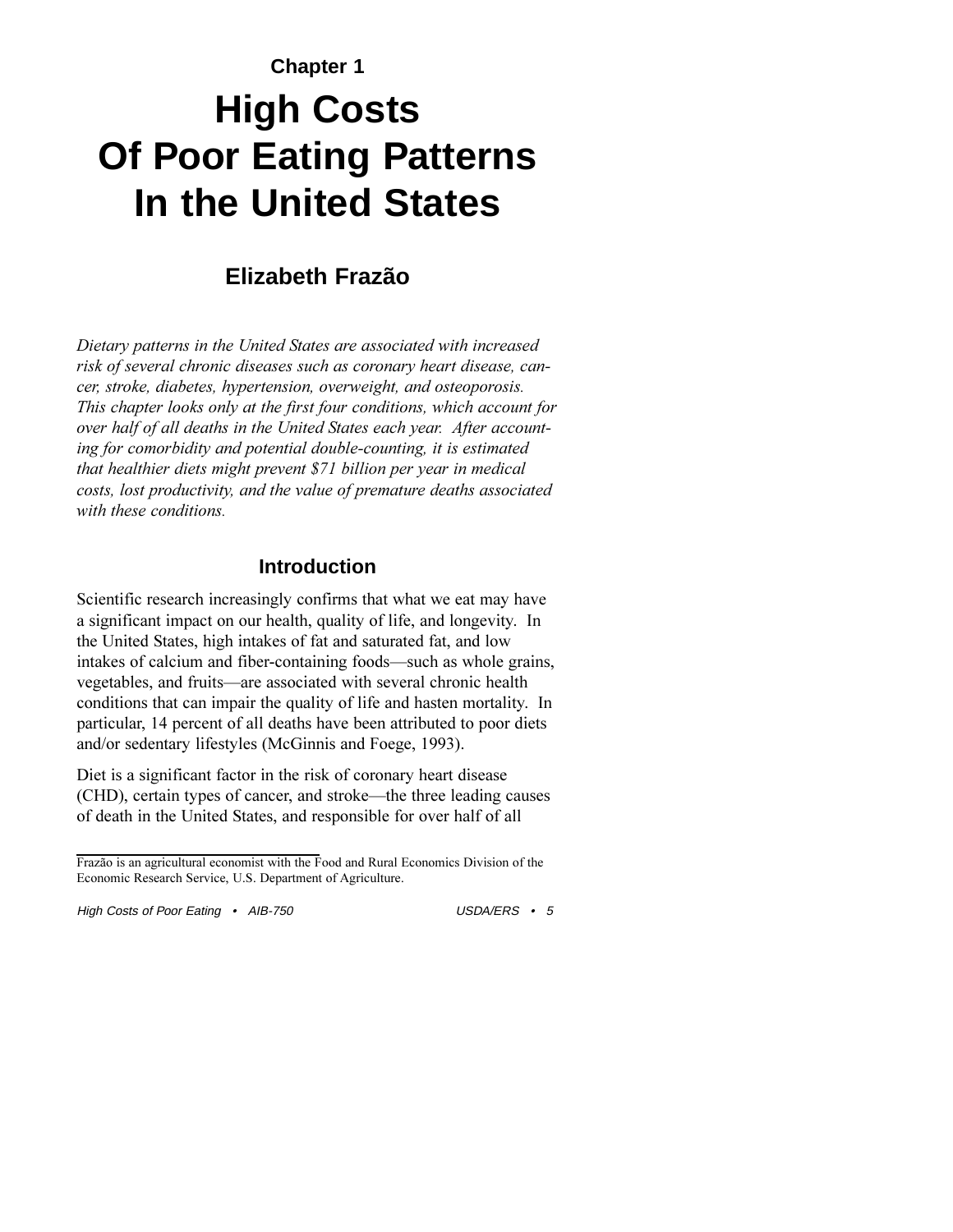| Cause of death                      | Share of<br>Deaths<br>all deaths |         |
|-------------------------------------|----------------------------------|---------|
|                                     | Number                           | Percent |
| 1. Heart disease                    | 732,409                          | 32.1    |
| <b>Coronary heart disease</b>       | 481,458                          | 21.1    |
| 2. Cancer                           | 534,310                          | 23.4    |
| 3. Stroke                           | 153,306                          | 6.7     |
| 4. Chronic obstructive pulmonary    |                                  |         |
| diseases and allied conditions      | 101,628                          | 4.5     |
| 5. Accidents and adverse effects    | 91,437                           | 4.0     |
| 6. Pneumonia and influenza          | 81,473                           | 3.6     |
| 7. Diabetes mellitus                | 56,692                           | 2.5     |
| 8. Human immunodeficiency           |                                  |         |
| virus infection                     | 42,114                           | 1.4     |
| 9. Suicide                          | 31,142                           | 1.4     |
| 10. Chronic liver disease/cirrhosis | 25,406                           | 1.1     |
| All causes                          | 2,278,994                        | 100.0   |

#### **Table 1—Leading causes of death in the United States, 1994**

Bold = Health condition influenced by diet (excluding alcohol). Source: USDA/ERS, from Singh and others, 1996.

deaths in 1994 (table 1). Diet also plays a major role in the development of diabetes (the seventh leading cause of death), hypertension, and overweight.1 These six health conditions incur considerable medical expenses, lost work, disability, and premature deaths—much of it unnecessary, since a significant proportion of these conditions is believed to be preventable through improved diets (Frazão, 1995, 1996).

However, no estimates are currently available on the total economic costs that might be associated with food consumption patterns in the United States and the economic benefits that might derive from improved diets. This is partly because of the difficulties involved in estimating the direct effect of diet on health conditions. For example, an individual's risk for chronic disease can be increased by genetic predisposition, stress levels, smoking, and activity level, as well as diet. Further, because these chronic diseases occur in middle

<sup>&</sup>lt;sup>1</sup> Diet also plays an important role in the risk for osteoporosis, neural tube birth defects, and other health conditions that are not addressed in this study.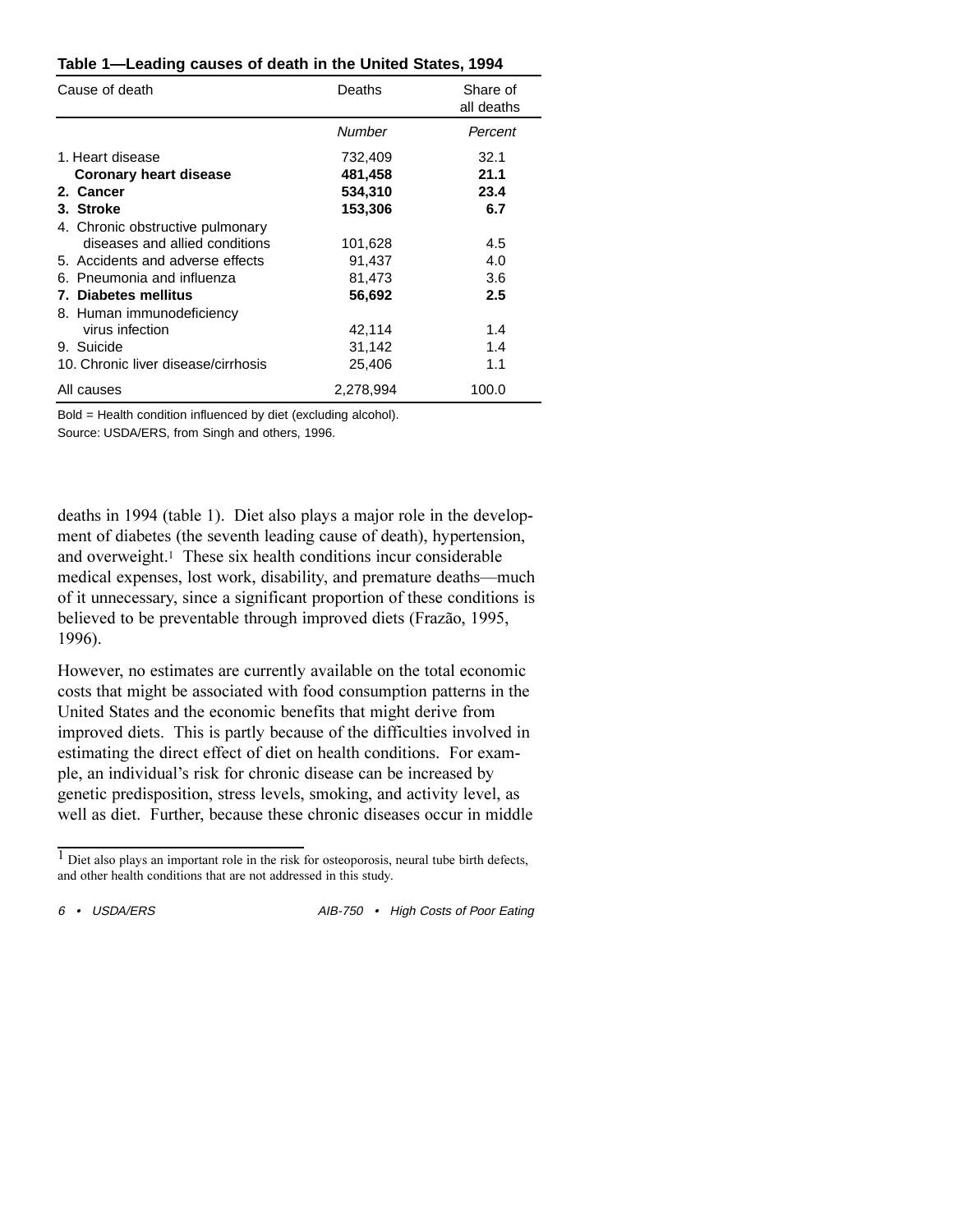age or later in life, and because dietary patterns tend to change over time, it is not clear which dietary patterns may be more important in establishing the risk for chronic disease: is it eating patterns during infancy? during early childhood? during adolescence? during adulthood?

Efforts to improve dietary patterns could markedly decrease morbidity and mortality associated with chronic health conditions. These benefits would result in lower medical care costs, lower institutional care costs, less lost productivity, improved quality of life, and increased life span. For example, studies have found that even fairly small reductions in intakes of fat, saturated fat, and cholesterol would likely yield substantial benefits (Browner, Westenhouse, and Tice, 1991; Zarkin and others, 1991). The economic impact analysis for the 1993 nutrition labeling regulations estimated that a 1-percent reduction in intake of fat and saturated fat and a 0.1-percent reduction in intake of cholesterol would prevent over 56,000 cases of CHD and cancer, avoid over 18,000 deaths, and save over 117,000 lifeyears over 20 years (USDA, 1993; DHHS, 1993a).

This study uses estimates from the medical literature on the likely effects of diet on specific chronic health conditions to estimate the medical costs and lost productivity that could be prevented through improved dietary patterns. The study also provides a more complete estimate of the total economic costs associated with diet by estimating the value of diet-related premature deaths. It should be noted, however, that the methodology for estimating the value of diet-related premature mortality is still being refined, and further work is needed to assess the appropriateness and relevance of the social values that have been incorporated in the estimates.

# **Health Consequences Of Poor Eating Patterns**

## **Coronary Heart Disease2**

Mortality data for 1994 show that coronary heart disease (CHD) was the cause of over 480,000 deaths in the United States—nearly two-

 $<sup>2</sup>$  Although mortality statistics list "heart disease" as the leading cause of death, this paper</sup> focuses on coronary heart disease (CHD), also known as ischemic heart disease, the type commonly associated with diets.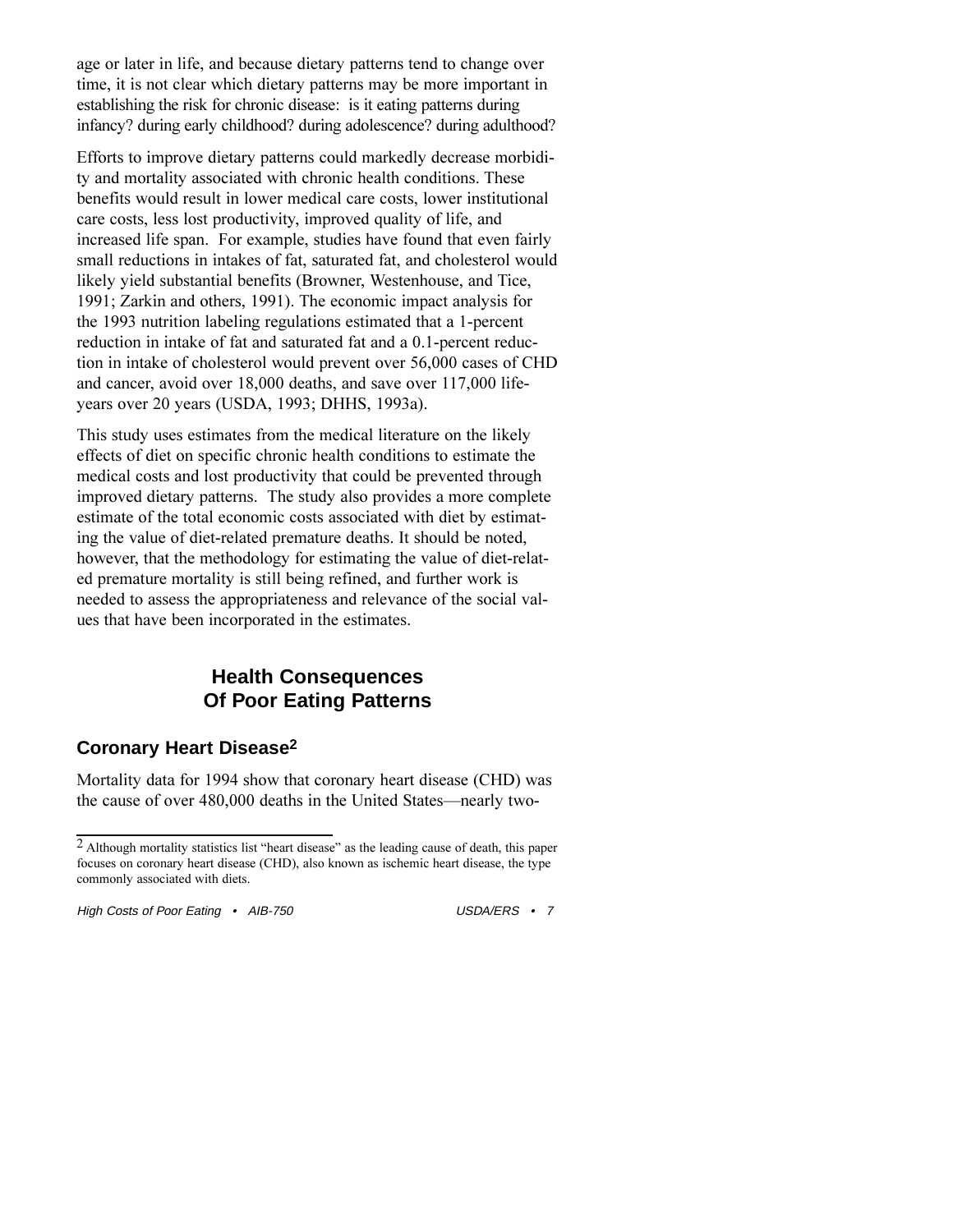| Cause of death         |         | Age at death           |         |         |                    |  |
|------------------------|---------|------------------------|---------|---------|--------------------|--|
|                        | < 55    | 55-64                  | 65-74   | $75+$   | Total <sup>1</sup> |  |
|                        |         | Total number of deaths |         |         |                    |  |
| Coronary heart disease | 28,549  | 45.567                 | 104.184 | 303,123 | 481,458            |  |
| Cancer                 | 68,857  | 89,251                 | 163,795 | 212,391 | 534,310            |  |
| Stroke                 | 9,382   | 9.577                  | 25,386  | 108,954 | 153,306            |  |
| <b>Diabetes</b>        | 6,306   | 7.784                  | 15.744  | 26.856  | 56,692             |  |
| All 4 causes           | 113.094 | 152.179                | 309,109 |         | 651,324 1,225,766  |  |

#### **Table 2—Number of deaths, by age, from four major causes influenced by diet, 1994**

<sup>1</sup> Numbers may not add up to total number of deaths because no age is reported for some deaths.

Source: USDA/ERS, from Singh and others, 1996.

thirds of all deaths from heart disease, and more than one of every five deaths (table 1). Individuals 55-74 years of age accounted for 31 percent of all CHD deaths in 1994, and individuals 75 years and older accounted for 63 percent of these deaths (table 2).

The American Heart Association (1997) estimates that as many as 1.1 million Americans suffer a new or recurrent heart attack each year, that over 13.9 million people alive today have a history of CHD, and that someone dies from a heart attack about every minute. And although heart attacks affect mainly the elderly, 40 percent occur in people age 40-64 (American Heart Association, 1996a).

Although genetics plays an important role in an individual's risk of CHD, environmental factors are also significant. Major modifiable risk factors for CHD include high blood cholesterol levels, diabetes, overweight, hypertension, physical inactivity, and smoking. Diet-in particular, consumption of saturated fats—can influence blood cholesterol levels in some people. New research also suggests that increased intake of antioxidants and folic acid—a vitamin available in dry beans, and many fruits and vegetables—may reduce the risk of CHD (Boushey and others, 1995; Willett, 1994; Plotnick, Corretti, and Vogel, 1997). And diet can also influence other risk factors for CHD, such as diabetes, hypertension, and overweight (see below).

Although CHD currently represents over 20 percent of all deaths in the United States, mortality rates from heart attacks have been declin-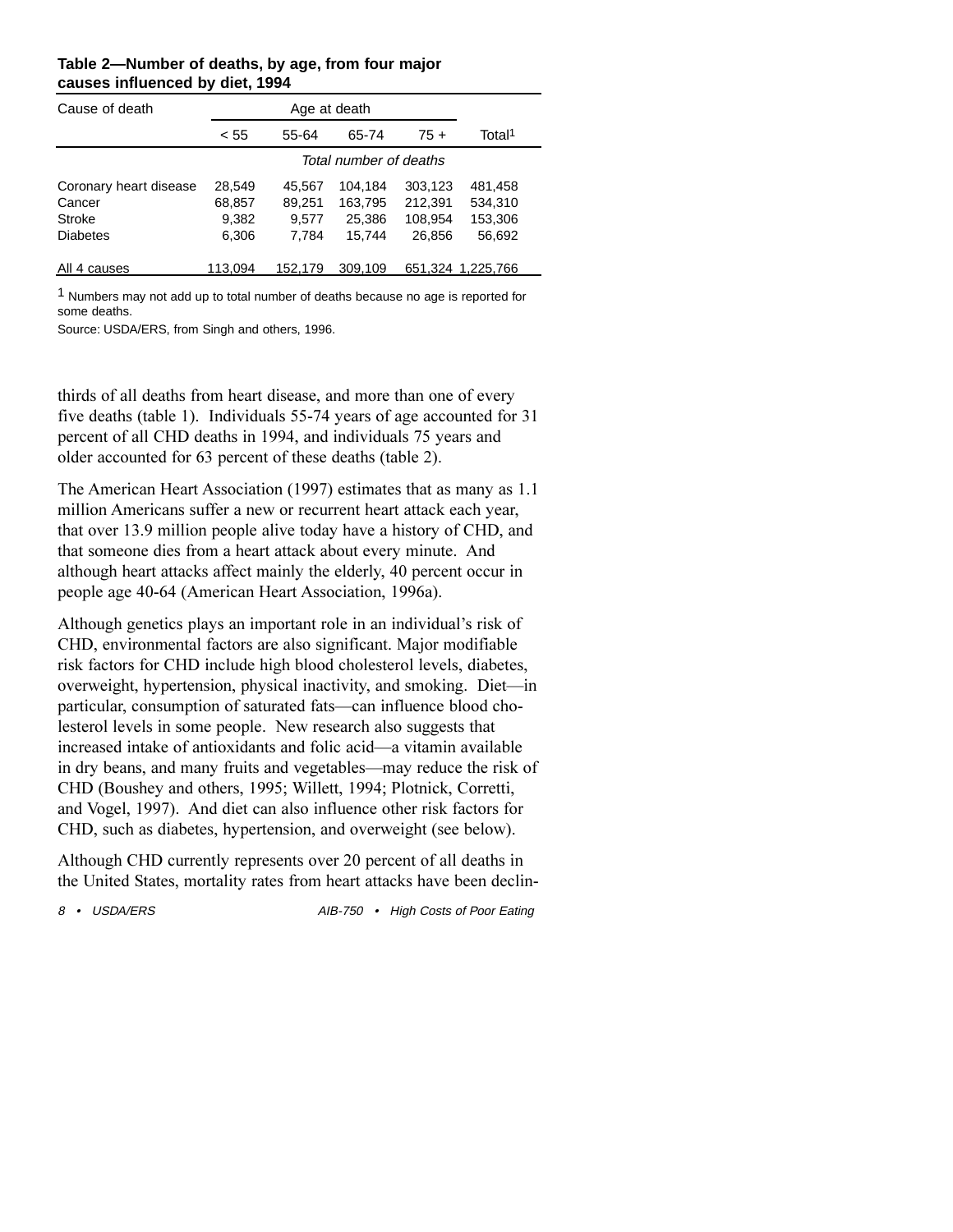ing since the 1950's. However, it is not clear that the incidence of heart disease has been declining. Rothenberg and Koplan (1990), for example, found that the frequency of hospitalization for CHD was increasing in spite of downward trends in mortality, while hospitalization from stroke increased 24 percent from 1979 to 1995 (American Heart Association, 1997). Hunink and others (1997) examined the decline in mortality from CHD between 1980 and 1990 and determined that 25 percent of the decline was explained by primary prevention and an additional 29 percent was explained by secondary reduction in risk factors in patients with coronary disease. Other improvements in treatment explained 43 percent of the decline in mortality. They concluded that more than 70 percent of the overall decline in mortality occurred among patients with coronary disease. An analysis conducted at the Harvard Center for Risk Analysis also suggests that most of the decline in mortality from CHD between 1980 and 1990 was due to improvements in the management of patients who already had the disease rather than due to reduced incidence of CHD (Goldman and Hunink, 1997). It is difficult to isolate the effect of dietary changes, because of other concomitant practices—such as lower-dose oral contraceptives, and increased use of cholesterol-lowering drugs and postmenopausal estrogen replacement therapy-that also reduce blood cholesterol levels (Johnson and others, 1993).

## **Cancer**

Cancer claimed over 530,000 lives in the United States in 1994 (table 1). Individuals 55-74 years of age accounted for nearly half (47 percent) of all cancer deaths, while individuals 75 years and older accounted for an additional 40 percent (table 2).

The American Cancer Society (1997) estimates that over 1 million new cancer cases are diagnosed each year, and that about 560,000 people will die of cancer in 1997—more than 1,500 people per day.

Even though genetics is an important factor in cancer risk, epidemiologic studies suggest that cancer is not an inevitable consequence of aging (World Cancer Research Fund and American Institute for Cancer Research, 1997; Wynder and Gori, 1977; American Cancer Society, 1997). Changes in cancer patterns over time—such as the sharp increase in incidence of breast and lung cancer and the decline in stomach cancer in the United States in the past decades—support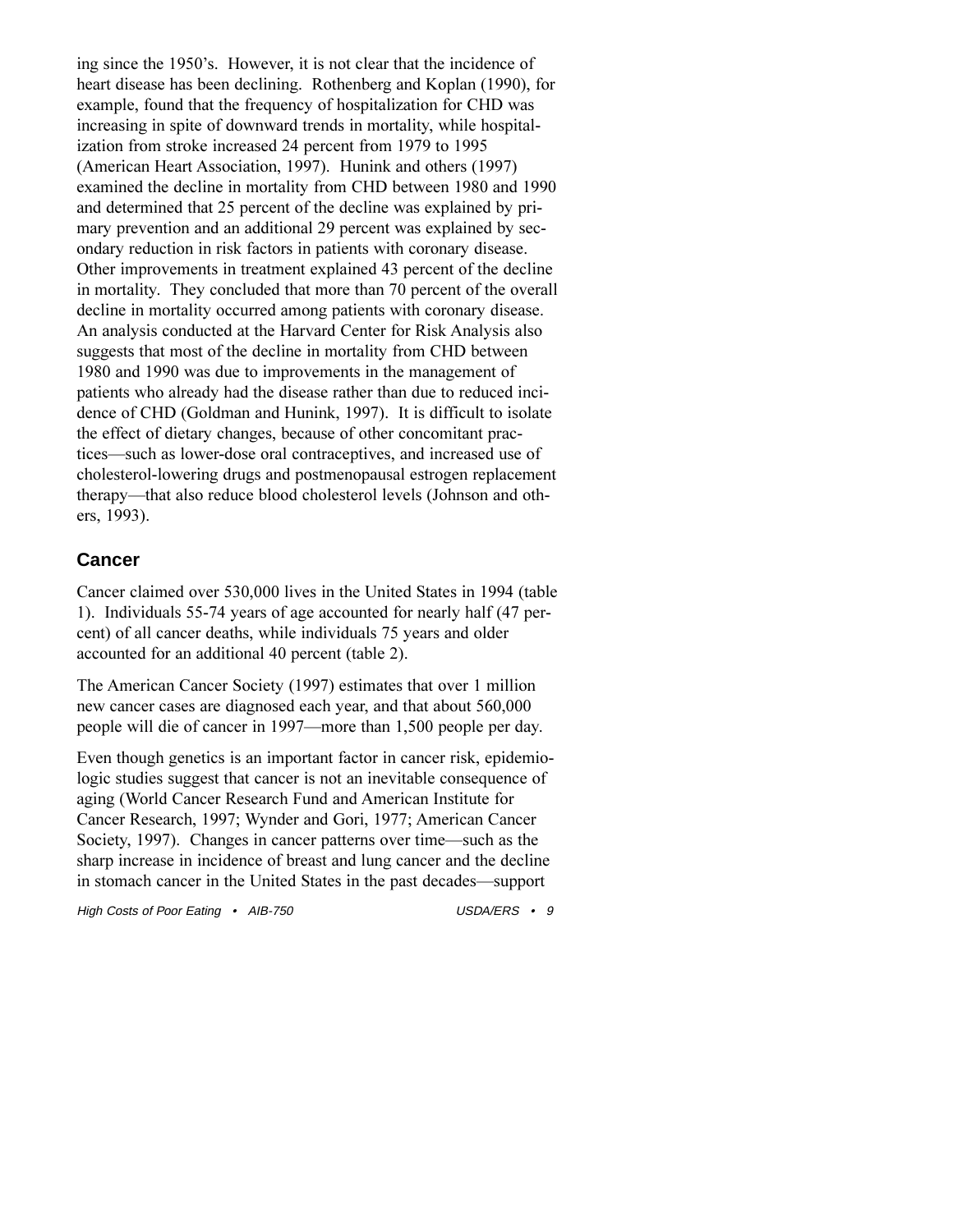the hypothesis that environmental and lifestyle factors may play an important role in the occurrence of cancer. This hypothesis is further strengthened by studies showing that when populations migrate, their cancer patterns change in a fairly short time to approximate the patterns prevalent in the new area of residence (Higginson and Muir, 1979; Doll and Peto, 1981; National Research Council, 1982; Page and Asire, 1985).

Studies increasingly demonstrate a strong protective effect against cancer associated with increased consumption of fruits and vegetables (Block, Patterson, and Subar, 1992; World Cancer Research Fund and American Institute for Cancer Research, 1997); the evidence on the role of high-fat diets and cancer risk is less clear. The increased risk of cancer attributed to a high-fat diet may really be due to low intake of something else—such as fruits and vegetables (Subar and others, 1994) or due to the increased risk of obesity associated with high-fat diets (World Cancer Research Fund and the American Cancer Research Institute, 1997).

## **Stroke**

Stroke (cerebrovascular disease) affects over 500,000 people each year—averaging nearly one every minute—and killed over 150,000 people in 1994 (table 1). Individuals 55-74 years of age accounted for 23 percent of stroke deaths in 1994, while individuals 75 years and older accounted for 71 percent of stroke deaths in 1994 (table 2).

According to the American Heart Association (1997), stroke is the leading cause of serious long-term disability, and accounts for half of all patients hospitalized for acute neurological disease. Mortality rates from stroke have been steadily declining since 1950 (Singh, Kochanek, and MacDorman, 1996). Some of this decline has been attributed to improvements in the detection and treatment of hypertension (see below).

# **Diabetes**

Diabetes is the seventh leading cause of death in the United States, directly responsible for 56,000 deaths in 1994 (table 1). Forty-two percent of these deaths occurred among individuals 55-74 years of age; an additional 47 percent occurred among individuals 75 years and older (table 2). However, because people often die of the com-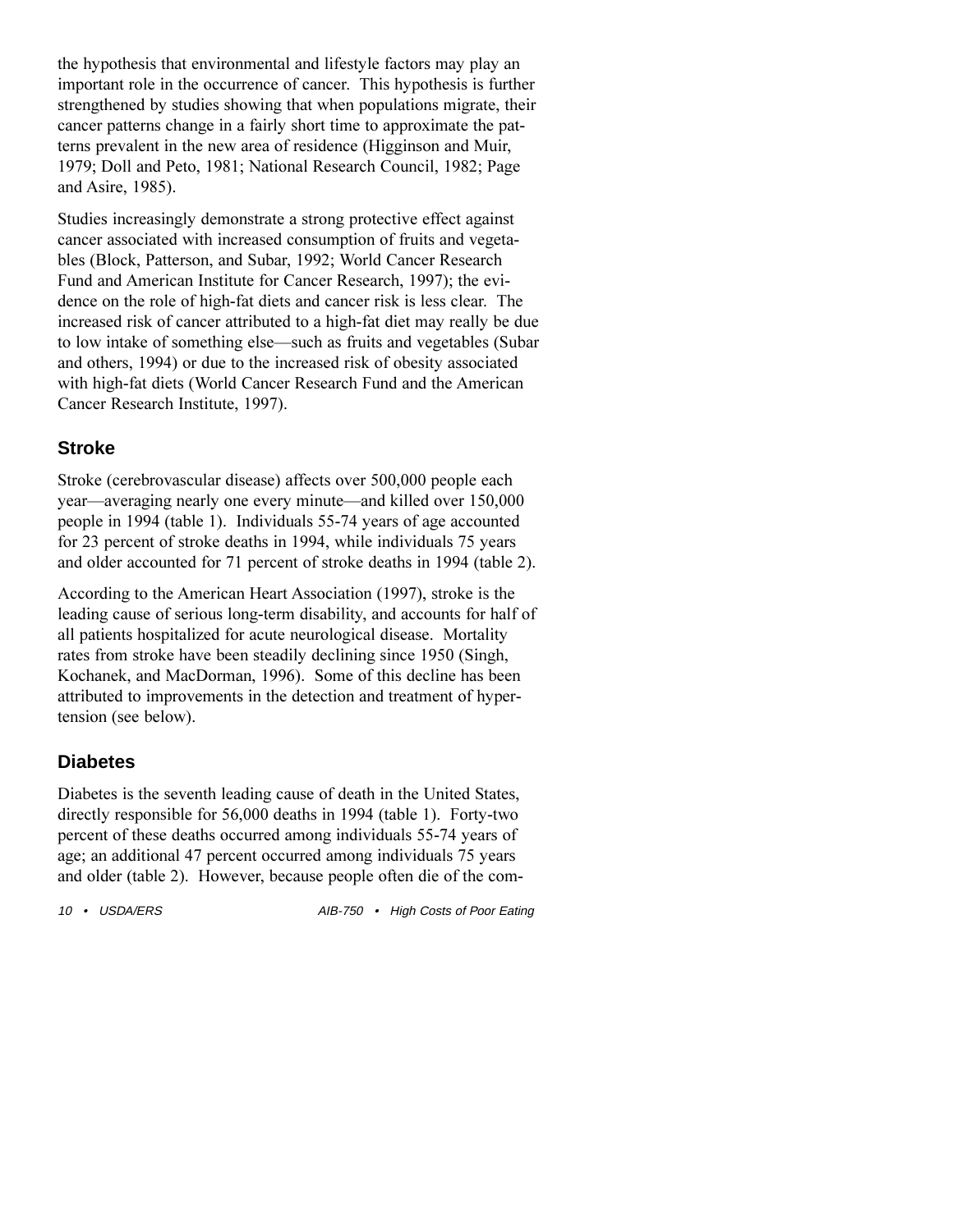plications of diabetes rather than from diabetes itself, mortality statistics tend to underreport the true impact of diabetes (Centers for Disease Control and Prevention, 1997a; Geiss, Herman, and Smith, 1995; Rothenberg and Koplan, 1990; Herman, Teutsch, and Geiss, 1987). The American Diabetes Association (1998) estimates that diabetes contributes to at least an additional 100,000 deaths each year (100,000 more deaths than the 56,000 currently attributed to diabetes). For example, diabetes is the single leading cause of end-stage renal disease, and a risk factor for CHD, stroke, and hypertension. People with diabetes are two to four times more likely to have heart disease and to suffer a stroke (American Diabetes Association, 1998) and twice as likely to have hypertension as people who do not have diabetes (American Diabetes Association, 1993; Herman, Teutsch, and Geiss, 1987). Diabetes is also the leading cause of blindness, and the leading cause of nontraumatic lower limb amputation (American Diabetes Association, 1998).

Diabetes affects more than 15 million people in the United States, although one-third are not aware they have the condition. Approximately 2,200 people are diagnosed with diabetes each day (American Diabetes Association, 1998). Both prevalence and incidence are higher among blacks and Hispanics than among whites—probably due to a combination of genetic factors and higher prevalence of risk factors such as obesity (American Diabetes Association, 1993).

There are two main types of diabetes. Type I, also called insulindependent or juvenile-onset diabetes, is characterized by an absolute deficiency of insulin and usually appears before age 40. Type II diabetes, also called noninsulin-dependent or adult-onset diabetes, appears in midlife, most often among overweight or obese adults. Many times it can be controlled by diet and exercise alone. Over 90 percent of the diagnosed cases of diabetes are Type II. Undiagnosed cases are likely to be Type II, since the severity of Type I symptoms requires medical intervention.

The only therapeutic interventions known to be effective in noninsulin-dependent diabetes are the maintenance of desirable body weight and exercise (DHHS and USDA, 1992; American Diabetes Association, 1993). About 80 percent of people with Type II diabetes have a history of being overweight (DHHS, 1992; Herman, Teutsch, and Geiss, 1987). McGinnis and Foege (1993) estimate that half of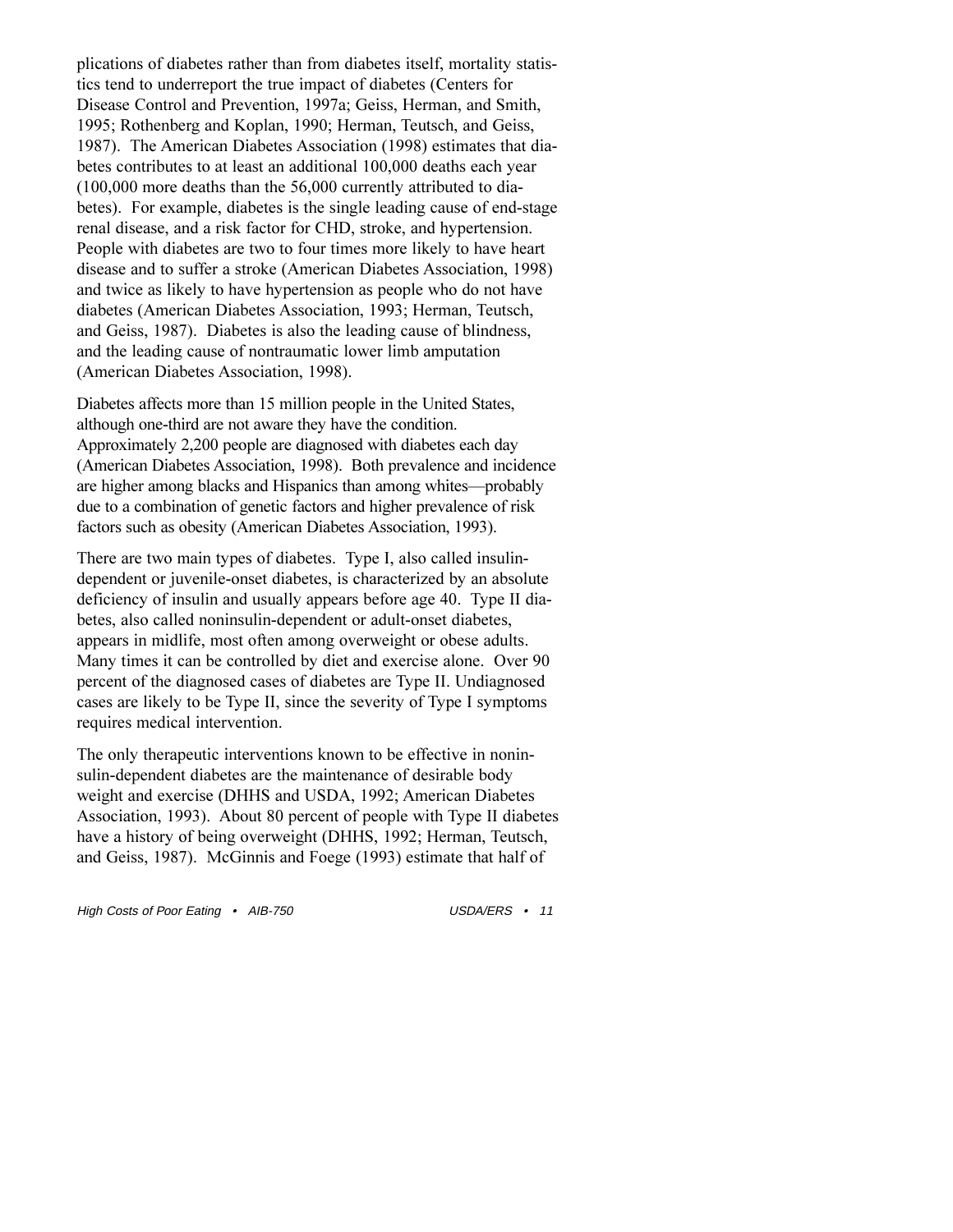Type II diabetes can be prevented by controlling weight (perhaps through dietary improvement and physical activity).

# **Hypertension**

Hypertension, or high blood pressure, affects as many as 50 million people in the United States (American Heart Association, 1996).3 Mortality statistics for 1994 list 23,943 deaths from hypertensive heart disease, 2,494 deaths from hypertensive heart and renal disease, and 11,765 deaths from hypertension with or without renal disease (Singh, Kochanek, and MacDorman, 1996). If listed together, these three categories would add to 38,202 deaths and would comprise the ninth leading cause of death. But mortality statistics report the two types of hypertensive heart disease under "diseases of the heart" and list hypertension with or without renal disease as a separate category.

Furthermore, because hypertension is a common and important risk factor for CHD, stroke, and renal disease (DHHS, 1993c), mortality statistics grossly underestimate the impact of hypertension on mortality (Weinstein and Stason, 1976). Milio (1981) estimates that hypertension contributes to 50 percent of stroke deaths and 6 percent of CHD deaths. The American Heart Association (1997) estimates that as many as 30 percent of all deaths in hypertensive black men and 20 percent of all deaths in hypertensive black women may be attributable to high blood pressure. In 1993, hypertension was listed as a contributing cause of death on more than 180,000 death certificates of stroke, heart attack, and heart failure victims (American Heart Association, 1996b).

Each year, some 2 million people start treatment for hypertension (DHHS, 1993b). Yet, 1988-91 data from the National Health and Nutrition Examination Survey show that 35 percent of those with high blood pressure were unaware of their condition. In addition, only 44 percent were on hypertensive medication, and only 21 percent were on adequate therapy and had their hypertension under control. Surveys conducted in 1991-92 estimated that 2.2 million Americans age 15 and over had disabilities resulting from high blood pressure (American Heart Association, 1996a).

<sup>3</sup> Hypertension, or sustained high blood pressure, is defined as systolic blood pressure (SBP) of 140 mm Hg or greater and/or diastolic blood pressure (DBP) of 90 mm Hg or greater.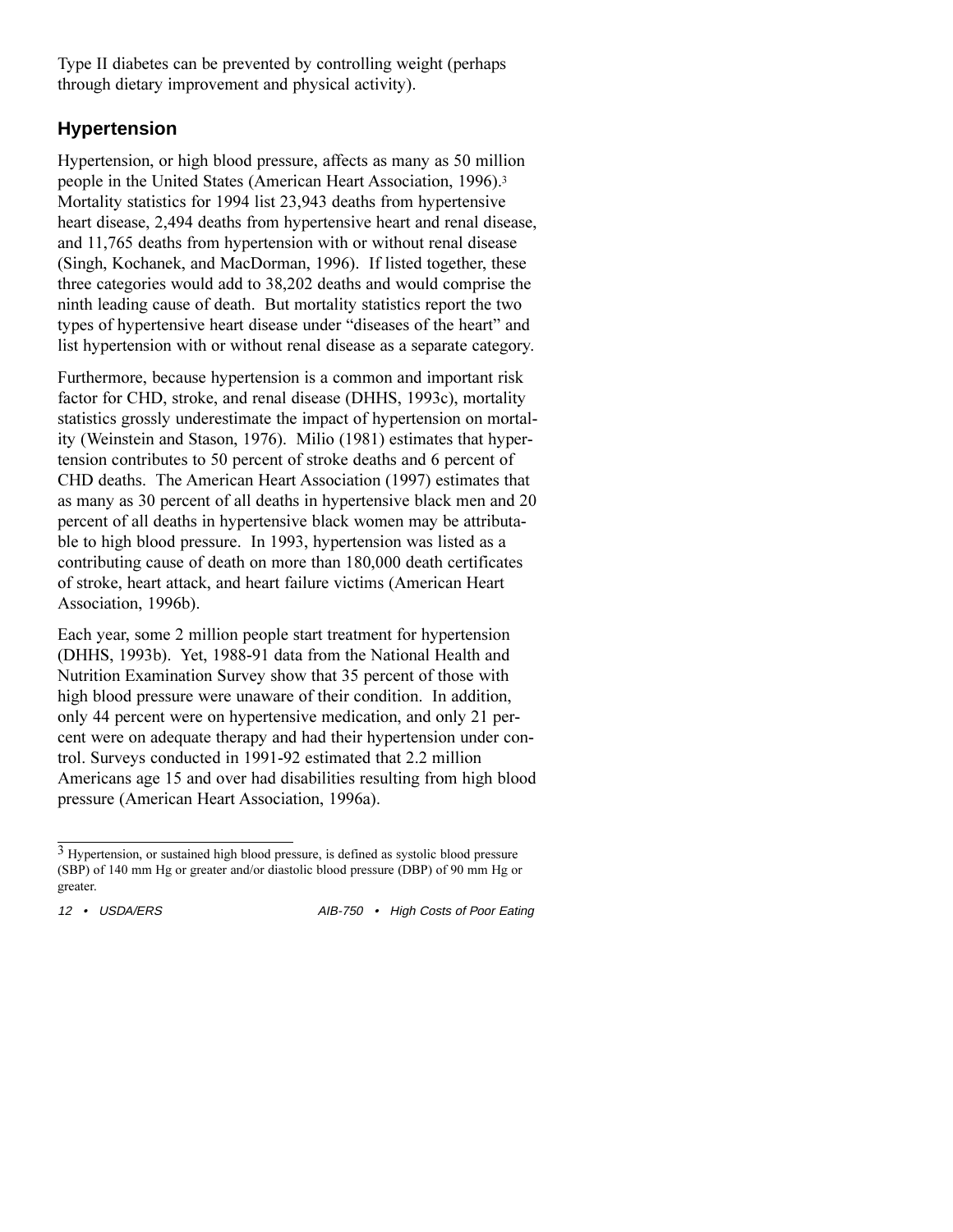Because hypertension can be controlled, but not cured, treatment is often costly. Further, since there are usually no symptoms associated with hypertension, and since the medication may cause side effects, compliance with the medication is not very good (DHHS, 1993b). Little is known about the implications of long-term drug therapy for the millions of people who take medication to try to control their hypertension (DHHS, 1988).

Age-related increases in blood pressure, as occur in the United States, are associated with overweight and physical inactivity, high intakes of sodium and alcohol, and low potassium intake (DHHS, 1993b).4 The National Heart, Lung, and Blood Institute estimates that 20-30 percent of hypertension cases can be attributed to overweight (DHHS, 1993c), and a recent study suggests that efforts to prevent hypertension should focus on energy intake and preventing or controlling overweight (Pickering, 1997). Although not all individuals are equally susceptible to the effects of sodium, a lower sodium intake might also prevent blood pressure from increasing with age in the United States (DHHS, 1990). New research at Johns Hopkins University also suggests that increased consumption of fruits and vegetables can lower high blood pressure as effectively as some medications (Appel and others, 1997).

Improvements in the detection, treatment, and control of hypertension are believed to have contributed substantially to the decline in mortality rates from stroke and CHD in the past two decades. The National High Blood Pressure Education Program, launched in 1992, is credited with improving the number of hypertensives aware of their condition and receiving treatment for it (DHHS, 1993b).

### **Overweight**

Being overweight is associated with increased risk for morbidity and mortality from a number of chronic health conditions, including CHD, high blood pressure, noninsulin-dependent diabetes, and some types of cancer (Centers for Disease Control and Prevention, 1997a; American Heart Association, 1998). Although not an official cause

<sup>4</sup> In nonindustrialized countries, there is little increase in blood pressure with age (DHHS, 1993b). In the United States, high blood pressure affects men more than women until early middle age, and then reverses. The prevalence of high blood pressure is greater for blacks than for whites, and is greater among less educated than more educated people.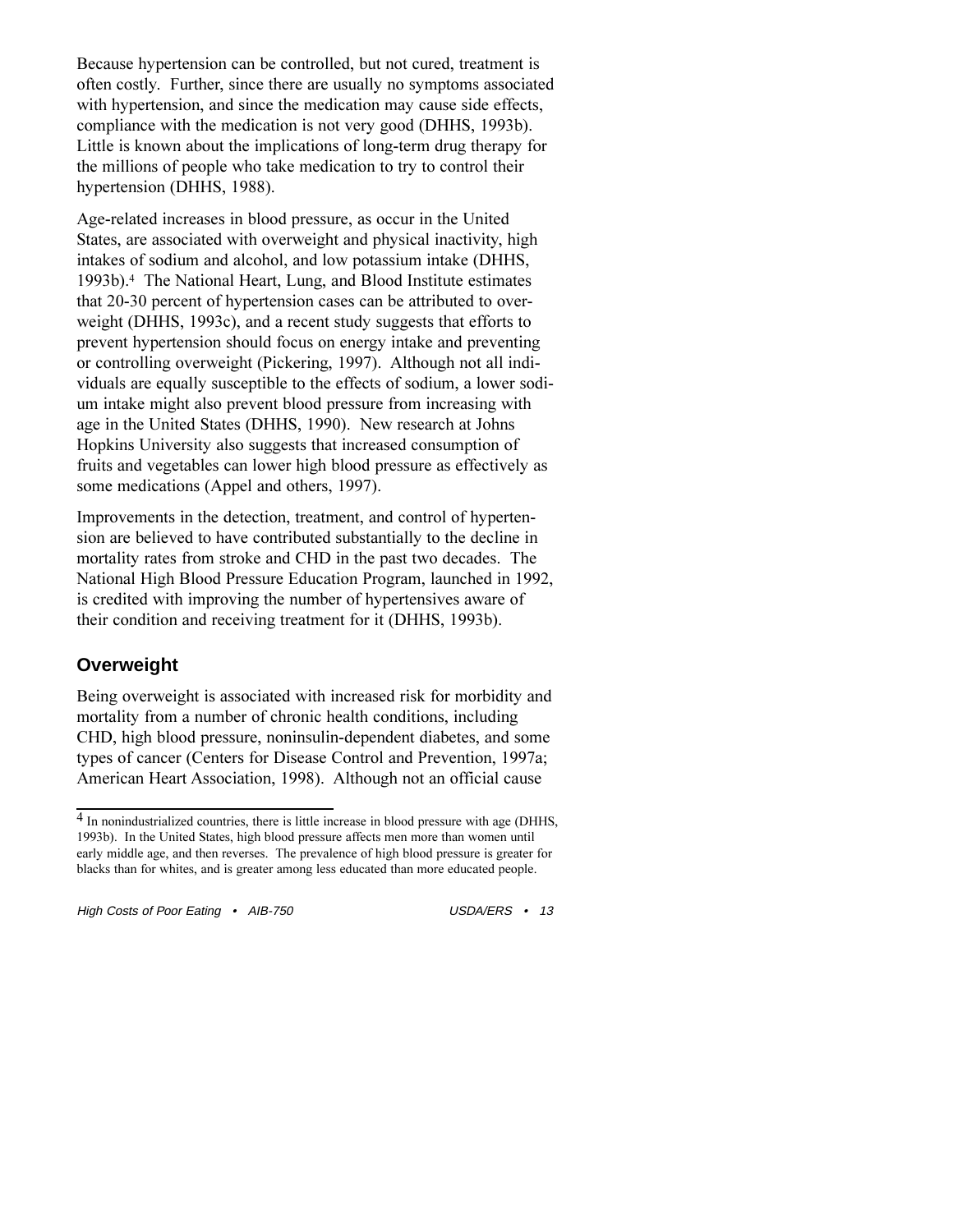of death, being overweight is considered by some experts to be one of the leading precursors of premature deaths in the United States (Amler and Eddins, 1987; McGinnis and Foege, 1993). Prevention of obesity could reduce the incidence of hypertension by 20 percent (Pickering, 1997) and Type II diabetes by 50 percent (Herman, Teutsch, and Geiss, 1987).

Despite efforts to address overweight as a public health problem, and the enormous consumer interest in weight loss programs and in reduced-fat foods, the prevalence of overweight has increased dramatically in the United States in the past two decades. Between 1976-80 and 1988-94, there was an increase of 10 percentage point in the proportion of the population classified as overweight (Centers for Disease Control and Prevention, 1997b).<sup>5</sup> The magnitude of the problem becomes even more severe using the American Heart Association's recently released definition (1998)—that individuals with a BMI of 25 and above are overweight.<sup>6</sup> This results in over half of all U.S. adults being classified as overweight in 1988-94: 59.4 percent of the men and 50.7 percent of women (Kuczmarski and others, 1997).

Since overweight is an important risk factor for CHD, stroke, some types of cancer, hypertension, and diabetes, the adverse health implications of this increasing weight problem are significant. In particular, there is some concern that as the prevalence of overweight increases among children and teenagers, the chronic diseases that have typically been associated with people in their 50's may begin to appear at an earlier age (DeBrosse, 1997).

<sup>5</sup> Being overweight was defined in that study as a body mass index (BMI, calculated as weight in kilograms, divided by height, in meters, squared) value of at least 27.3 for women and at least 27.8 for men. Children and adolescents were classified as overweight when their BMI's were at or above sex- and age-specific 95th-percentile BMI cutoff points derived from the National Health Examination Surveys (Centers for Disease Control and Prevention, 1997b).

<sup>6</sup> This definition for overweight was incorporated in the 1995 edition of the *Dietary Guidelines for Americans*, based on studies that mortality increased significantly above a BMI of 25 (USDA, 1995).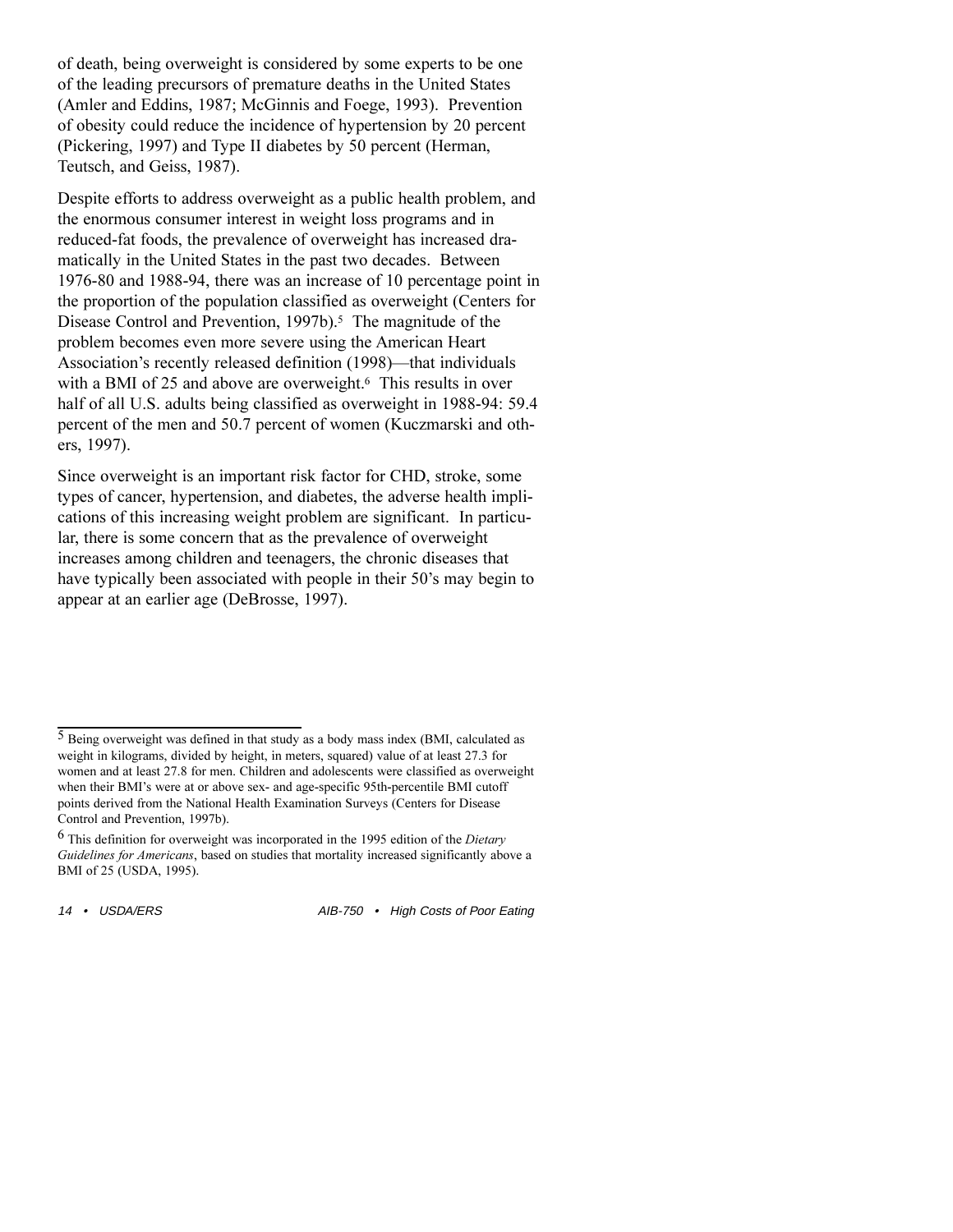# **Economic Consequences Of Poor Eating Patterns**

## **Methodology and Data**

This study follows the "cost-of-illness" methodology, in which the direct and indirect costs associated with a particular illness are estimated and then summed to obtain total economic costs. The direct costs measure resources used in the prevention, diagnosis, treatment, and continuing care of the disease, such as expenditures on medical care and services. The indirect costs represent the time and output lost from employment, housekeeping, volunteer activities, and/or leisure, either due to morbidity or due to death.

Measures of lost productivity, however, ignore other less tangible dimensions associated with the illness, such as deterioration in the quality of life, pain and suffering, and reduced life span (Brown, Hodgson, and Rice, 1996). In some cases, these intangibles may be more important than the lost wages.

Methods for valuing deaths have been developed that provide a more comprehensive measure of the value consumers attach to postponing death, or "value of life," than is provided by estimates of lost productivity due to death. Therefore, this study uses the data available on medical costs and lost productivity from disability associated with chronic health conditions that are affected by diet, but estimates its own value of diet-related deaths without using the data available in the literature on lost productivity due to deaths.

## **Value of Life**

Consumers, often without realizing, demonstrate the value they place on life and health when they pay more for safer products or earn higher wages for riskier jobs (Aldrich, 1994). Economists have translated these actual behaviors—particularly through statistical analysis of wage premiums necessary for workers to accept riskier jobs or from consumer market studies for observable tradeoffs people make between risks and benefits (such as the decision to use automobile seat belts or smoke detectors)—into estimates of consumer willingness to pay to avoid death, or "value of life." Willingness-to-pay estimates can also be derived from contingent valuation surveys in which respondents are given a hypothetical situation and asked how

High Costs of Poor Eating • AIB-750 USDA/ERS • 15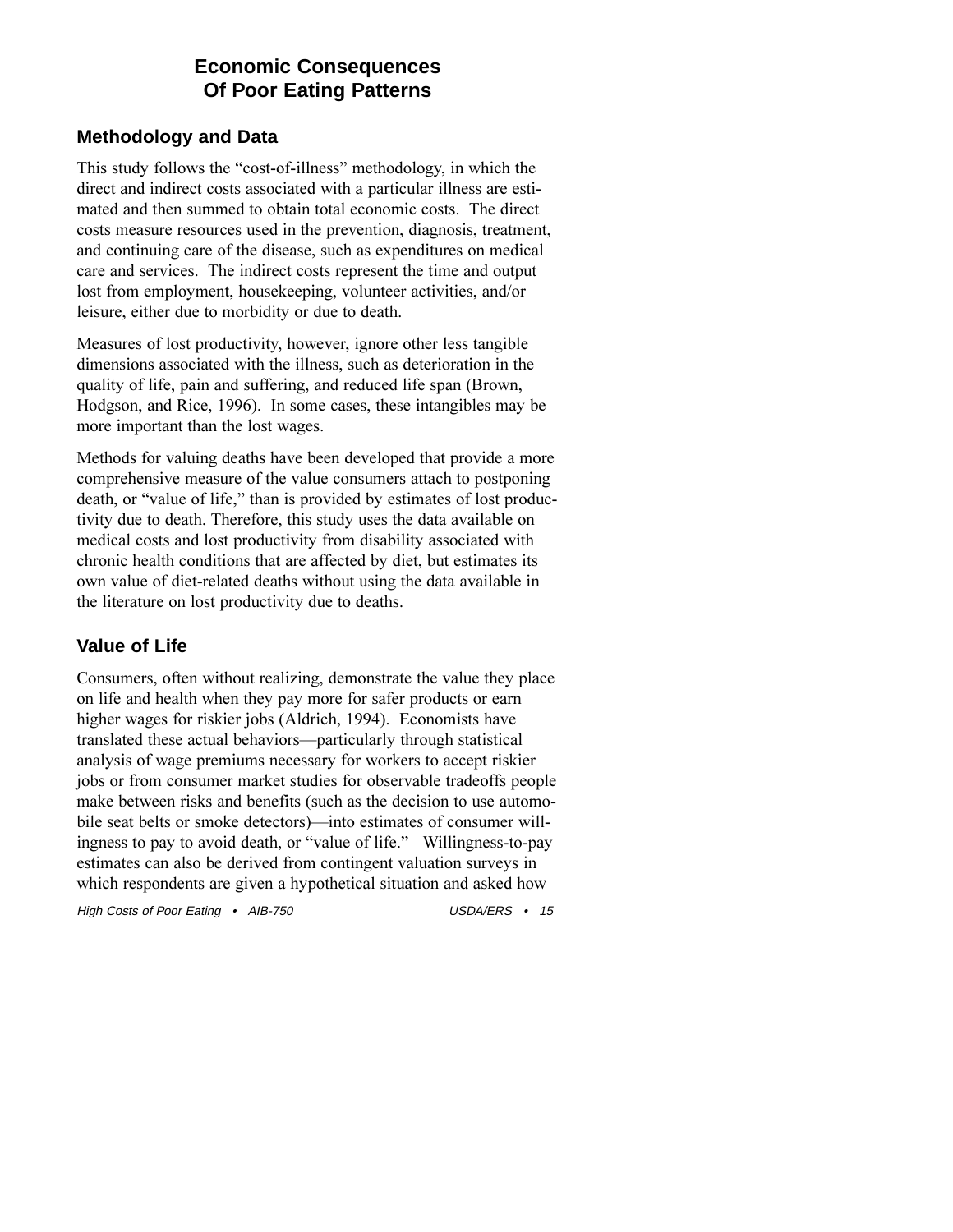much they would be willing to pay to reduce their risk of premature death by a specified small amount. In a survey of 24 wage-risk studies, Viscusi (1993) concluded that most estimates of the "value of life" fell between \$3 million and \$7 million per life, in 1990 dollars.<sup>7</sup> Updated to 1995 dollars, these estimates range from \$3.6 million to \$8.4 million per life.

Estimates of the "value of life" do not measure the value of life of any one identified individual, but represent the total amount that a group of individuals is willing to pay for small reductions in the probability of death. For example, if 100,000 people are each willing to pay \$250 for a program that is expected to reduce the overall probability of death from 90 in 100,000 to 80 in 100,000, the implied value of life for the 10 "statistical" (or unidentified) lives saved is \$25 million. This translates into \$2,500,000 per each "statistical life" saved, or a "value of life" of \$2.5 million.

An individual's willingness to pay to avoid illness or premature death may be highly dependent on the expected risk or change in risk, as well as the individual's age, income, and/or health condition. Therefore, it is not clear that the "value-of-life" estimate obtained for one group of individuals can be applied to groups of individuals with different characteristics, or facing different risk choices or levels. In practice, however, because of the difficulties in obtaining value-oflife estimates, available estimates are applied. Of particular concern is the use of the same value of life regardless of age at time of death. The implicit assumption is that the value of life is the same for an individual who dies at the age of 5, 25, or 95. From a human capital perspective, age is clearly important, since an individual who loses 30 years of life incurs a larger productivity loss than an individual who loses 5 years of life. This remains a controversial issue.

Landefeld and Seskin (1982) developed age-specific estimates of the value of life by adjusting their estimates of lost productivity with a measure of willingness-to-pay for small changes in risk of death based on life insurance data. However, their estimates still do not include a measure of other intangible factors, such as pain and suffer-

<sup>7</sup> Estimates vary because of variations across studies in populations, their levels of risk aversion, mean levels of fatal and nonfatal risks, omission of nonpecuniary job attributes, etc.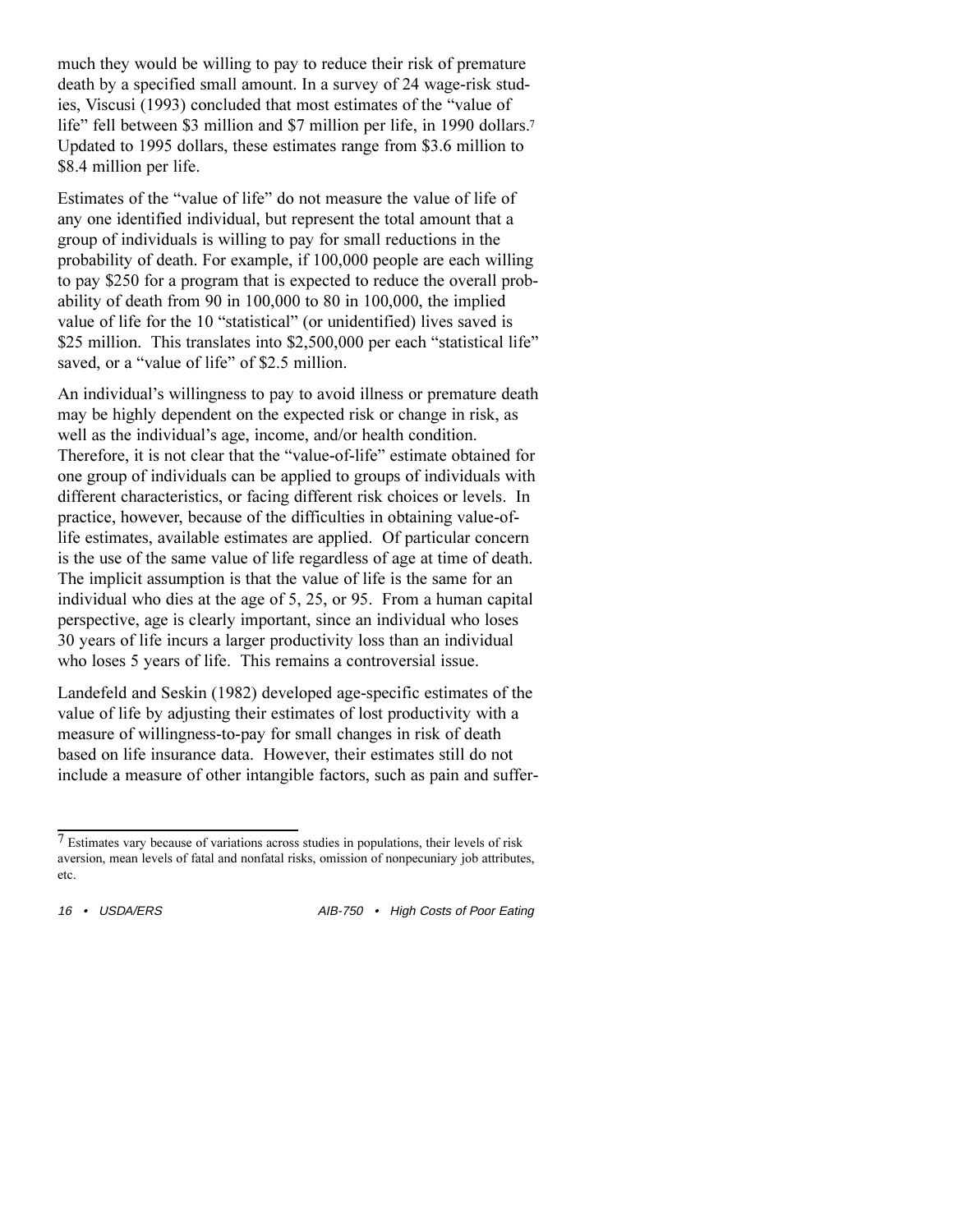ing or the quality of remaining years of life, and therefore should be viewed as a conservative measure of the "true" value of life.<sup>8</sup>

For this study, estimates derived from Landefeld and Seskin's (1982) age-specific value of life are applied to mortality data to obtain the value of diet-related deaths.

## **Medical Costs**

Data on medical costs were obtained from the literature and updated to 1995 dollars using the consumer price index (CPI) for medical care. Note, however, that the data available (and presented in table 3) represent medical costs for all cases of each health condition. Because diet is only one of the many factors that influence an individual's risk for any of these health conditions, only a portion of the costs listed in table 3 may be attributable to diet. Further, the costs listed in table 3 should not be added, since they likely include considerable double-counting associated with the joint occurrence of more than one health condition in the same individual (comorbidity). For example, 55 percent of diabetics die from cardiovascular disease (Javitt and Chiang, 1995). This suggests that the costs of cardiovascular disease in diabetics are likely included under both diabetes and cardiovascular diseases (which include CHD and stroke).

Before adjusting for double-counting, it is interesting to note that table 3 provides a very different picture of the disease burden associated with each of the six health conditions than the picture provided by the mortality statistics in table 1. Medical costs associated with diabetes and obesity are considerably higher than those for heart disease and cancer, the two leading causes of death in the United States. The high cost burden associated with diabetes is consistent with the assertions by many experts that mortality statistics underestimate the true health impact of diabetes (American Diabetes Association, 1993; Herman, Teutsch, and Geiss, 1987). Rothenberg and Koplan (1990), for example, found that of all the times diabetes appeared in a death certificate, it was listed as the underlying cause of death less than 25

<sup>8</sup> A measure has been developed, quality-adjusted life years (QALY), that adjusts the remaining years of life for their quality. The Panel on Cost-Effectiveness in Health and Medicine, created by the Office of Disease Prevention and Health Promotion of the U.S. Public Health Service, recommends using a QALY measure in cost-effectiveness studies of health interventions (Harvard Center for Risk Analysis, 1996). However, data on QALY are not incorporated in Landefeld and Seskin's age-specific values of life.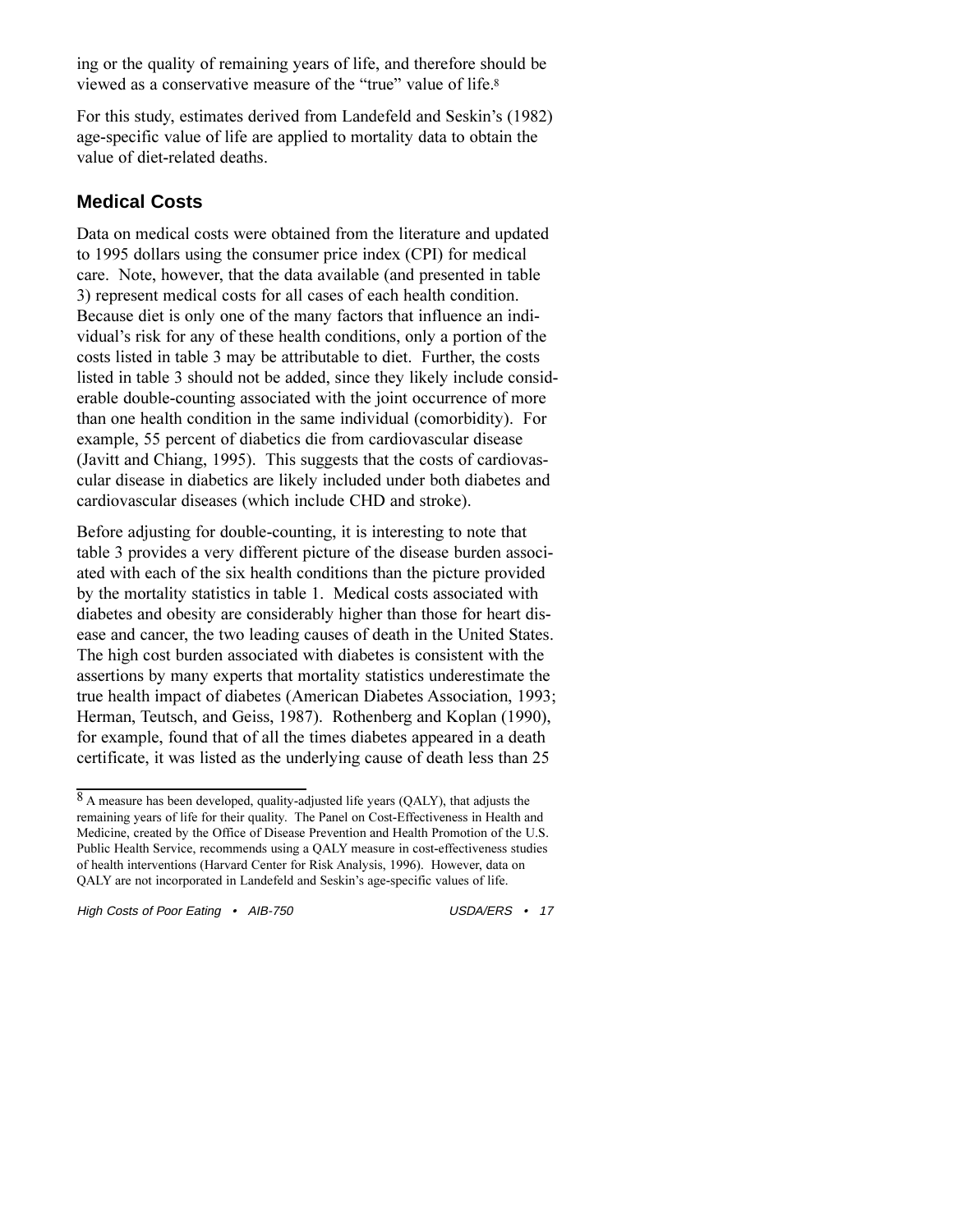|  |  |  |  | Table 3-Medical costs for six health conditions, 19941,2 |  |
|--|--|--|--|----------------------------------------------------------|--|
|--|--|--|--|----------------------------------------------------------|--|

| Health condition          | Costs, all cases <sup>3</sup> |  |  |
|---------------------------|-------------------------------|--|--|
|                           | \$ billion (1995)             |  |  |
| Coronary heart disease    | 39.8                          |  |  |
| Cancer<br><b>Stroke</b>   | 47.4<br>21.9                  |  |  |
| <b>Diabetes</b>           | 52.5                          |  |  |
| Hypertension <sup>4</sup> | 18.3                          |  |  |
| Obesity                   | 62.3                          |  |  |

1 Includes hospital and nursing services, physician services, drugs, rehabilitation and institutional care, and special services.

2 Estimates updated to 1995 dollars using the Bureau of Labor Statistics CPI for general medical care; estimates for obesity were updated to 1995 dollars using the Bureau of Labor Statistics CPI for all goods.

3 Numbers should not be added since they likely include some double counting.

4 Includes only costs associated with hypertension with and without renal disease; does not include costs associated with hypertensive heart disease or hypertensive heart and renal disease.

Sources: For coronary heart disease, stroke, and hypertension: American Heart Association, 1996 and conversation with Dr. Hodgson, 1997; for cancer: American Cancer Society, 1997; for diabetes: adapted from American Diabetes Association, 1993; for obesity: adapted from Colditz, 1992; and Colditz and Wolf, 1996.

percent of the time. Similarly, mortality statistics ignore the true health impact of hypertension and obesity—conditions strongly moderated by diet and which increase the risk of coronary heart disease, cancer, stroke, and/or diabetes, although neither condition is considered a major cause of death.

Although correlations between mortality and medical care expenditures tend to be poor (Hodgson, 1997), the simplest way to adjust for the double-counting in table 3 is to assume that the 55 percent of diabetics who die from cardiovascular disease account for 55 percent of the costs associated with diabetes in table 3, and that these costs are already fully accounted for under CHD and stroke. Based on these assumptions, only the remaining 45 percent of the costs associated with diabetes represent incremental costs. This also assumes that the only significant comorbidity occurs between diabetes, CHD, and stroke.

The adjusted numbers, however, may not present an accurate reflection of the disease burden associated with specific health conditions.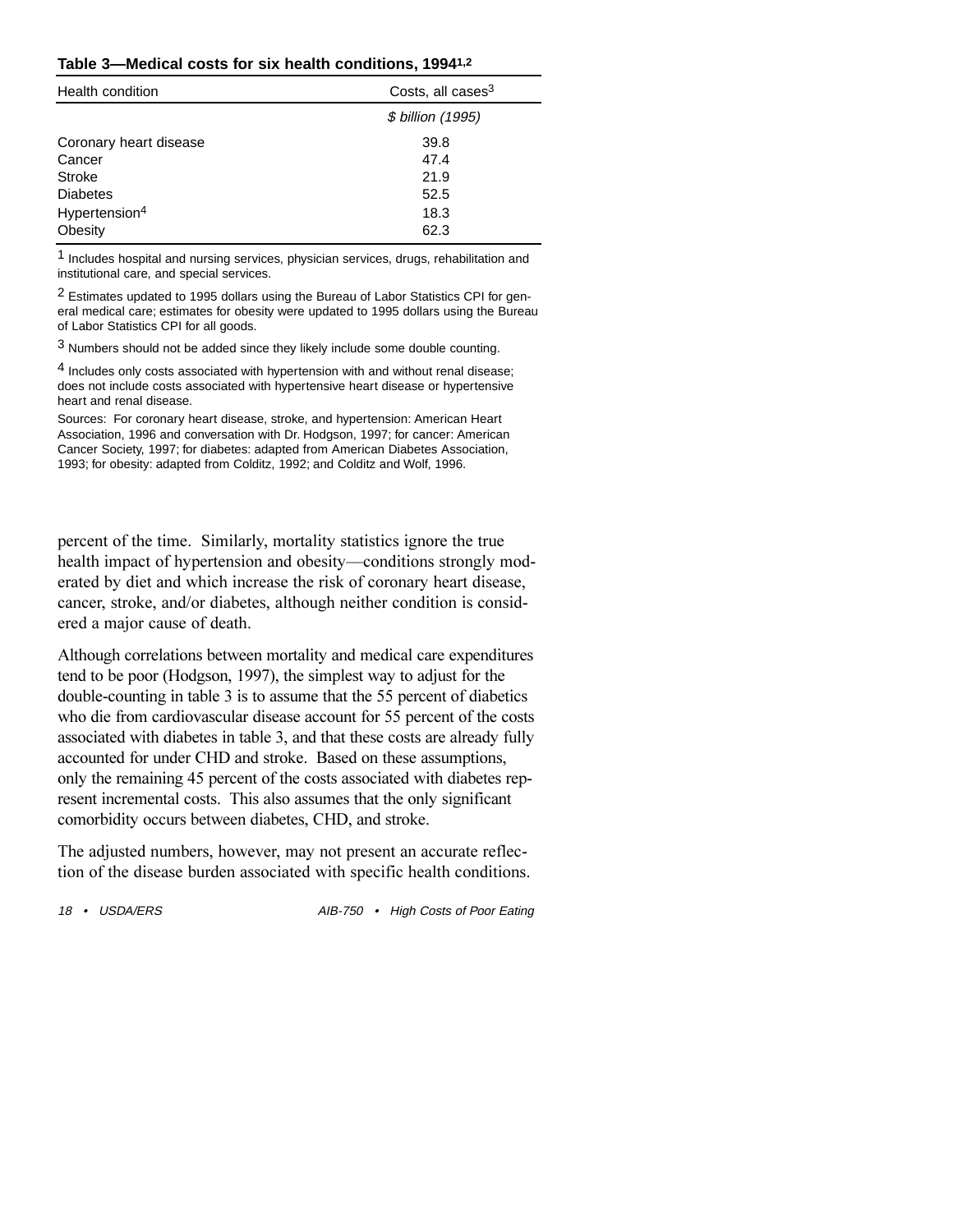| Health condition                                | All cases,<br>adjusted costs <sup>2</sup> | Diet-related costs <sup>3</sup> |  |
|-------------------------------------------------|-------------------------------------------|---------------------------------|--|
|                                                 | \$ billion (1995)                         |                                 |  |
| Coronary heart disease,<br>stroke, and diabetes | 85.3                                      | 19.4                            |  |
| Cancer                                          | 47.4                                      | 14.2                            |  |
| All 4 causes                                    | 132.7                                     | 33.6                            |  |

#### **Table 4—Adjusted and diet-related medical costs, four health conditions, 19941**

 $<sup>1</sup>$  Includes hospital and nursing services, physician services, drugs, rehabilitation and</sup> institutional care, and special services.

2 Numbers have been adjusted for double-counting by including only 45 percent of the costs associated with diabetes (see text).

3 Attributes to diet 20 percent of CHD and stroke costs and 30 percent of cancer and diabetes costs (see text).

Source: USDA/ERS from numbers in table 3.

For this reason, the adjusted costs, as well as the diet-related costs presented below, are estimated in the aggregate for CHD, stroke, and diabetes. Furthermore, due to lack of data, the study focuses from this point on only on the costs associated with four health conditions-CHD, cancer, stroke, and diabetes.

Adjusted medical costs of CHD, cancer, stroke, and diabetes are presented in table 4. However, these costs still apply to all cases of each disease. Studies suggest that improved diets could reduce CHD and stroke mortality by at least 20 percent, and cancer and diabetes mortality by at least 30 percent (McGinnis and Foege, 1993; Willett, Colditz, and Mueller, 1996; and Trichopoulos, Li, and Hunter, 1996). These estimates are consistent with other estimates on the potential reduction in mortality based on risk removal (Rothenberg and Koplan, 1990; Gori and Richter, 1978). For lack of better data, we assume that if diet can reduce mortality by a certain percentage, it can also reduce the incidence of the disease by the same percentage—and that the same effect applies to costs. Therefore, this study attributes to diet 20 percent of the adjusted medical costs associated with CHD and stroke, and 30 percent of the adjusted medical costs associated with cancer and diabetes. Based on these assumptions,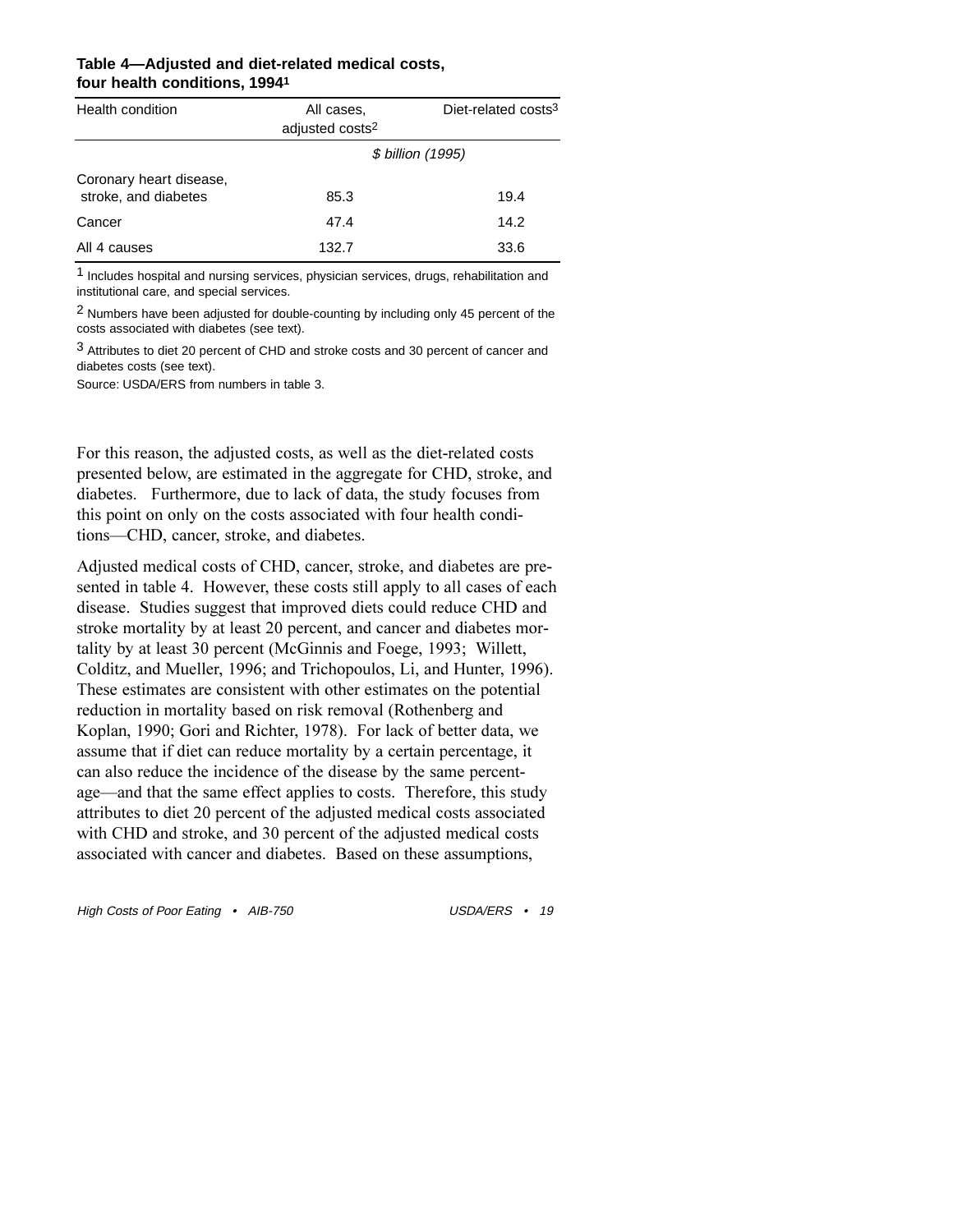#### **Table 5—Lost productivity from disability for six health conditions, 19941**

| Health condition          | All cases <sup>2</sup> |  |  |  |
|---------------------------|------------------------|--|--|--|
|                           | \$ billion (1995)      |  |  |  |
| Coronary heart disease    | 5.8                    |  |  |  |
| Cancer                    | 14.4                   |  |  |  |
| <b>Stroke</b>             | 4.5                    |  |  |  |
| <b>Diabetes</b>           | 22.0                   |  |  |  |
| Hypertension <sup>3</sup> | 4.2                    |  |  |  |
| Obesity                   | 4.9                    |  |  |  |

1 Estimates updated to 1995 dollars using the average usual weekly earnings of employed part- time and full-time wage and salary workers of all ages, rounded to the nearest dollar.

2 Numbers should not be added since they likely include some double-counting.

 $3$  Includes only costs associated with hypertension with and without renal disease: does not include costs associated with hypertensive heart disease or hypertensive heart and renal disease.

Source: USDA/ERS, see table 3.

over \$33 billion in medical costs associated with CHD, cancer, stroke, and diabetes each year may be attributed to diet (table 4).

### **Lost Productivity Resulting From Disability**

As with medical costs, data on lost productivity resulting from disability were obtained from the medical literature. The costs in table 5 represent the costs associated with all cases of each of six health conditions, updated to 1995 dollars using the Bureau of Labor Statistics average weekly earnings of employed full-time and parttime wage and salary workers. As with medical costs, these costs should not be added because they likely include double-counting. And as with medical costs, the unadjusted costs support the assertion that mortality data underestimate the true disease burden associated with diabetes.

Adjustments for double-counting of the lost productivity estimates in table 5 are identical to the adjustments made to medical costs, and assume that only 45 percent of the costs of diabetes represent incremental costs (table 6). The proportion of productivity losses attributed to diet is the same as the proportion of medical costs attributed to diet: 20 percent of the costs associated with CHD and stroke, and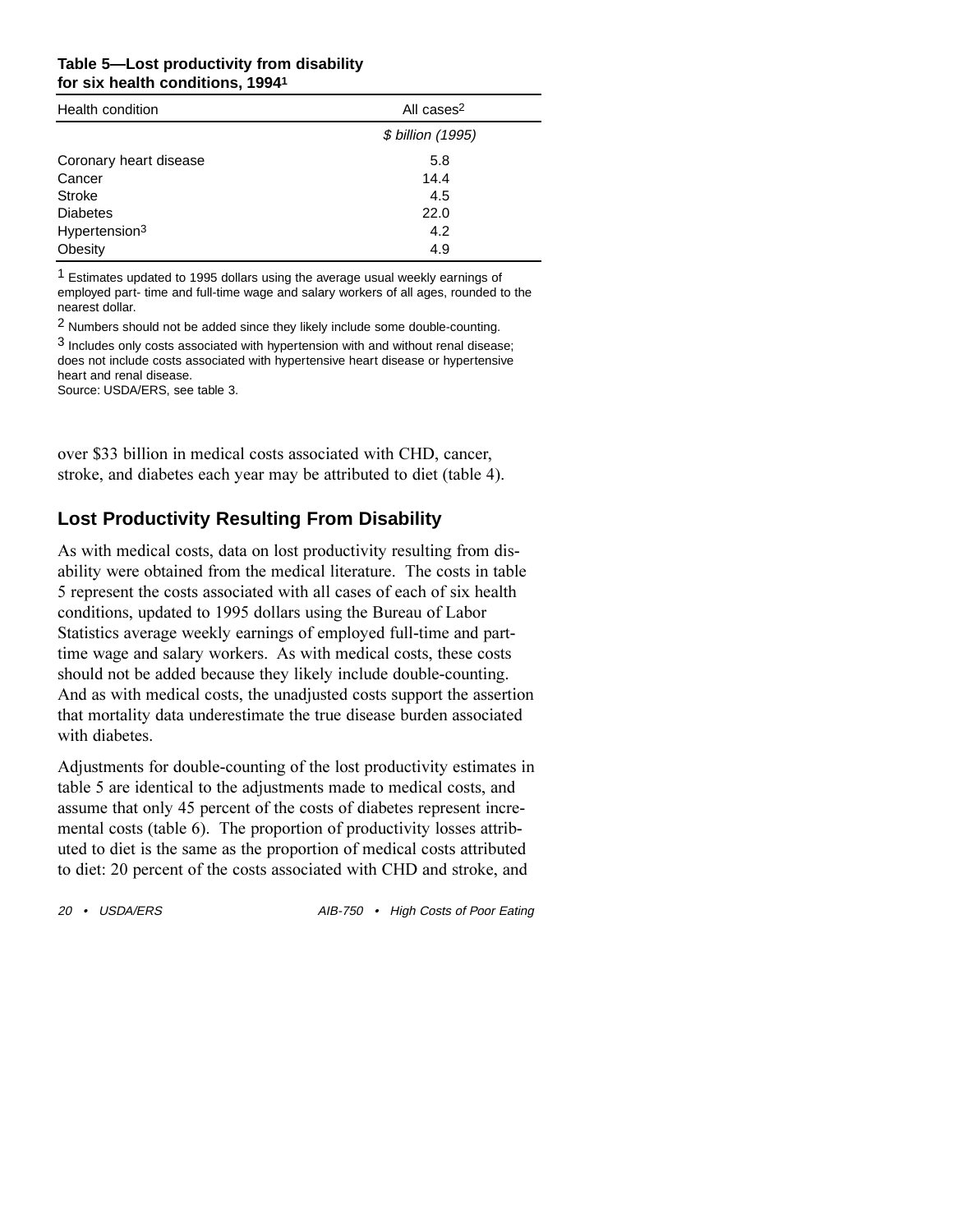| Health condition                                | All cases.<br>adjusted costs <sup>1</sup> | Diet-related costs <sup>2</sup> |  |
|-------------------------------------------------|-------------------------------------------|---------------------------------|--|
|                                                 | \$ billion (1995)                         |                                 |  |
| Coronary heart disease,<br>stroke, and diabetes | 20.2                                      | 5.0                             |  |
| Cancer                                          | 14.3                                      | 4.3                             |  |
| All 4 causes                                    | 34.5                                      | 9.3                             |  |

#### **Table 6—Adjusted and diet-related productivity losses from disability, four health conditions, 1994**

 $1$  Numbers have been adjusted for double-counting by including only 45 percent of the costs associated with diabetes (see text).

2 Attributes to diet 20 percent of CHD and stroke costs and 30 percent of cancer and diabetes costs (see text).

Source: USDA/ERS, estimated from numbers in table 5.

30 percent of the costs associated with cancer and diabetes. Over \$9 billion per year in lost productivity associated with morbidity from CHD, cancer, stroke, and diabetes is attributed to diet (table 6).

### **Value of Diet-Related Premature Deaths**

As with costs, diet-related deaths from CHD, cancer, stroke, or diabetes are a subset of all CHD, cancer, stroke, or diabetes deaths. Although studies suggest that improved diets could reduce CHD and stroke mortality by at least 20 percent, and cancer and diabetes mortality by at least 30 percent, this study did not consider that all deaths were equally affected by diet, and therefore imposed some constraints on those deaths that could be potentially affected by diet.

For example, because everyone must eventually die, the study determined that improved diets could postpone, but could not prevent, deaths. Therefore, for purposes of this study, only premature deaths could be attributable to diet. Following the American Heart Association (1996) convention, deaths occurring after the age of 75—the average life expectancy at birth—were not considered to be premature, and therefore were not considered to be affected by diet.

However, not all premature deaths from CHD, cancer, stroke, or diabetes can be attributed to diet, either. In particular, because the adverse health effects of diet are thought to be cumulative, they are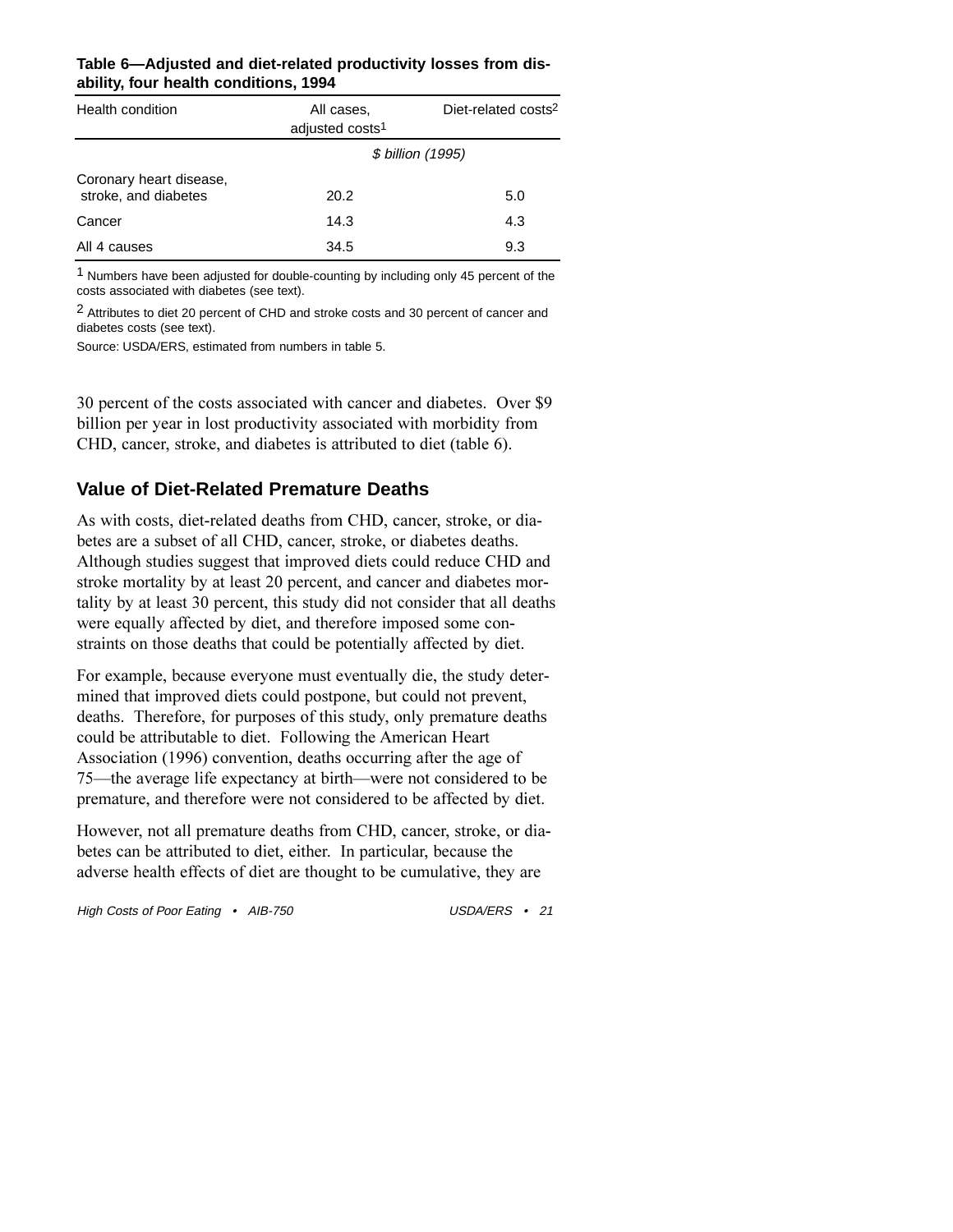not likely to manifest themselves during the early years of life. Therefore, CHD, cancer, stroke, or diabetes deaths among young individuals are probably not a result of poor dietary habits. However, the age at which the cumulative effects of diet begin to manifest themselves is not known. According to Harper (1990), "a high proportion of those who die (from CHD) at ages below 55 suffer from genetic defects of lipid metabolism, which are not highly responsive to diets." On the other hand, McGill and others (1997) observed differences in arterial lesions that were associated with serum level of low-density lipoproteins in individuals as young as 15 years who had died of external causes. To be on the conservative side, a premature CHD, cancer, stroke, or diabetes death was potentially associated with diet only if it occurred in individuals older than 55. In summary, for this study, only deaths among individuals 55-74 years of age were considered to be potentially related to diet.

In 1994, individuals 55-74 years of age accounted for 38 percent of all deaths from CHD, cancer, stroke, and diabetes (table 2). More specifically, this age group accounted for 31 percent of all deaths from CHD, 47 percent of all cancer deaths, 23 percent of all deaths from stroke, and 42 percent of all deaths from diabetes.

However, even among individuals age 55-74, not all CHD, cancer, stroke, and diabetes deaths can be attributed to diet. Following McGinnis and Foege (1993), 20 percent of CHD and stroke deaths and 30 percent of diabetes deaths were defined as being diet-related; following Trichopoulos, Li, and Hunter (1996) and Willett, Colditz, and Mueller (1996), 30 percent of cancer deaths were defined as being diet-related. Based on these definitions, there were 119,912 diet-related premature deaths in 1994 among individuals 55-74 years, accounting for 5.3 percent of all deaths in the United States (all deaths, among all ages, from all causes). Individuals 65-74 years accounted for 67 percent of all diet-related premature deaths from CHD, cancer, stroke, or diabetes.

The value of these diet-related premature deaths from CHD, cancer, stroke, or diabetes was estimated based on interpolations of the Landefeld and Seskin's age-specific estimates (Buzby and others, 1996), averaged across genders and updated to 1995 values with usual weekly earnings of part-time and full-time employed wage and salary workers. We used the value of life at the midpoint of the relevant age ranges: \$412,751 for a death at age 60, and \$143,760 for a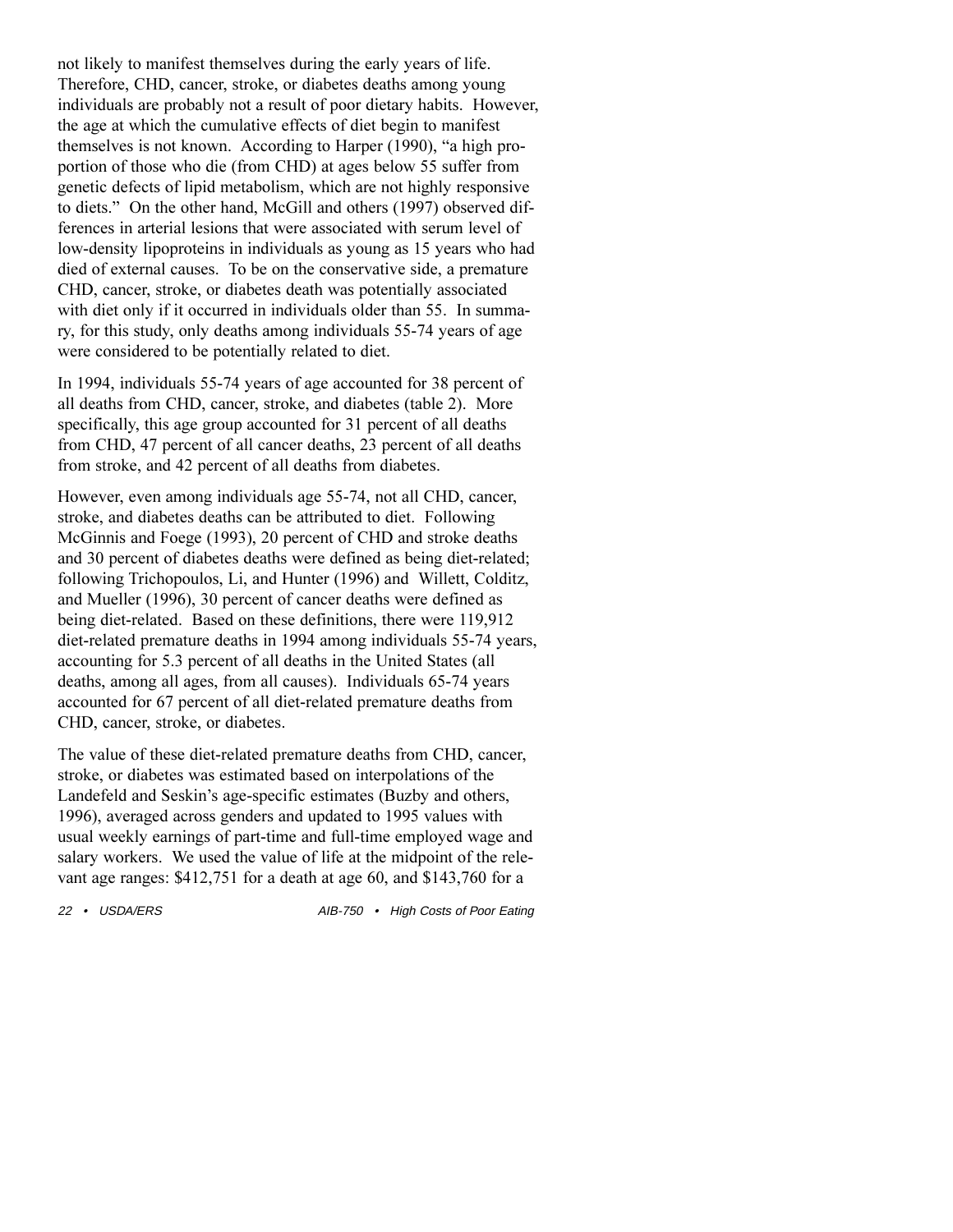|                             | Age at death                               |        |  |
|-----------------------------|--------------------------------------------|--------|--|
| Cause of diet-related death | 55-64                                      | 65-74  |  |
|                             | Number of diet-related deaths <sup>1</sup> |        |  |
| Coronary heart disease      | 9,113                                      | 20,836 |  |
| Stroke                      | 1.915                                      | 5,077  |  |
| <b>Diabetes</b>             | 2,335                                      | 4,723  |  |
| Cancer                      | 26,775                                     | 49,138 |  |
| All 4 causes                | 40,138                                     | 79,774 |  |
|                             | \$ billion (1995)                          |        |  |
| Value <sup>2</sup>          | 16.6                                       | 11.4   |  |

#### **Table 7—Number and value of diet-related premature deaths, 1994**

 $1$  Defined as 20 percent of CHD or stroke deaths, and 30 percent of cancer or diabetes deaths, among those who died between ages 55 and 74.

 $2$  Deaths among those age 55-64 are valued at \$412,751 in 1995 dollars, and deaths among those age 65-74 are valued at \$143,760.

Source: USDA/ERS, adapted from Singh and others, 1996.

death at age 70.9 Multiplying these values by the appropriate number of diet-related premature deaths from CHD, cancer, stroke, or diabetes yields an economic value of \$28 billion per year (table 7).

# **Conclusion**

Total economic costs attributed to diet in the United States were obtained by adding diet-related medical costs, diet-related productivity losses from disability, and the economic value of diet-related premature deaths. The total economic cost attributable to diet associated with CHD, cancer, stroke, and diabetes add to \$70.9 billion (table 8). Medical costs account for nearly half of the total (47 percent), premature deaths account for 39 percent, and lost productivity associated with morbidity accounts for the remaining 13 percent.

The conservative assumptions used in this study suggest that the \$70.9-billion estimate understates the true costs associated with current dietary patterns in the United States. For example, diet-related

 $9$  These values are considerably lower than the \$3.6-million lower bound of the "value of life" obtained by willingness-to-pay studies.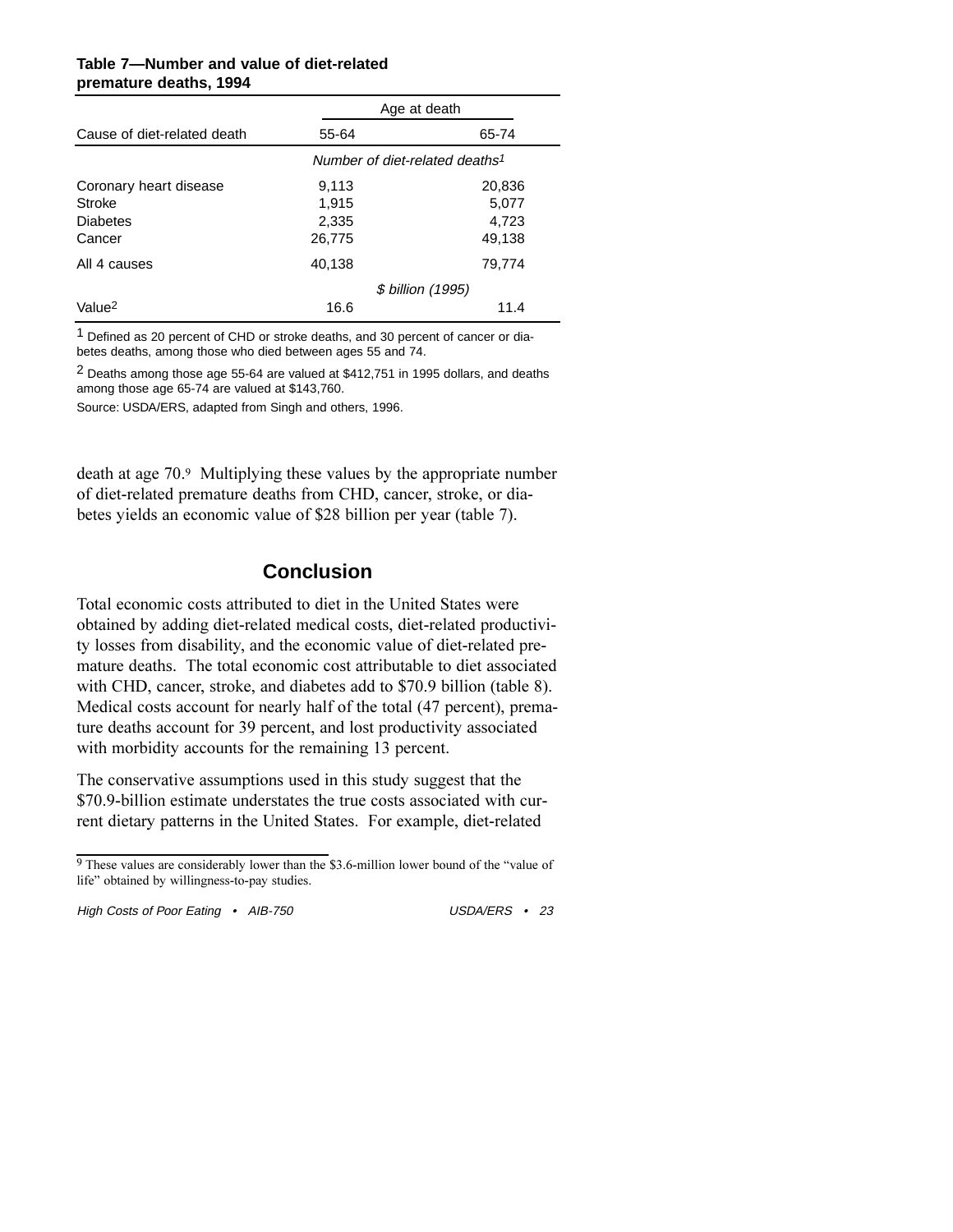| Diet-related<br>health condition                         | Medical<br>costs | Lost<br>productivity | Premature<br>deaths | Total<br>economic<br>costs |
|----------------------------------------------------------|------------------|----------------------|---------------------|----------------------------|
|                                                          |                  | \$ billion (1995)    |                     |                            |
| Coronary heart disease,<br>stroke and diabetes<br>Cancer | 19.4<br>14.2     | 5.0<br>4.3           | 9.9<br>18.1         | 34.3<br>36.7               |
| All 4 causes                                             | 33.6             | 9.3                  | 28.0                | 70.9                       |

#### **Table 8—Diet-related costs for four health conditions exceed \$70 billion, 1994**

Source: USDA/ERS, estimated from tables 4, 6, and 7.

premature deaths from CHD, cancer, stroke, or diabetes, as defined in this study, accounted for only 5.3 percent of all deaths in the United States, considerably less than the 14 percent of all deaths attributed to diet and/or inactivity by McGinnis and Foege (1993). Furthermore, the estimates do not include diet-related costs associated with osteoporosis, hypertension, overweight, and neural tube birth defects, which would clearly increase the costs associated with diets. For example, including the costs of diet-related osteoporosis hip fractures would add \$5.1-\$10.6 billion each year to the costs associated with poor diets (Barefield, 1996).

In addition, although the dollar values of medical costs and lost productivity were updated to reflect changes in the price level of wages, earnings, and productivity, they do not reflect the increased number of cases associated with these health conditions. Although ageadjusted death rates are declining for most of the diet-related health conditions, the number of cases is increasing because of the aging of the population. For example, the American Cancer Society (1997) estimates there are 1 million new cases of cancer diagnosed each year (1 million more in 1990 than in 1989; 1 million more in 1991 than in 1990, etc.).

Nor do the estimates reflect technological advances that improve treatment—but may also increase the cost of treatment as well as affect the quality of life of the remaining years. These may be particularly important issues for CHD and stroke, in particular, where declines in mortality appear to be due more to improvements in medical management and technology than to primary prevention and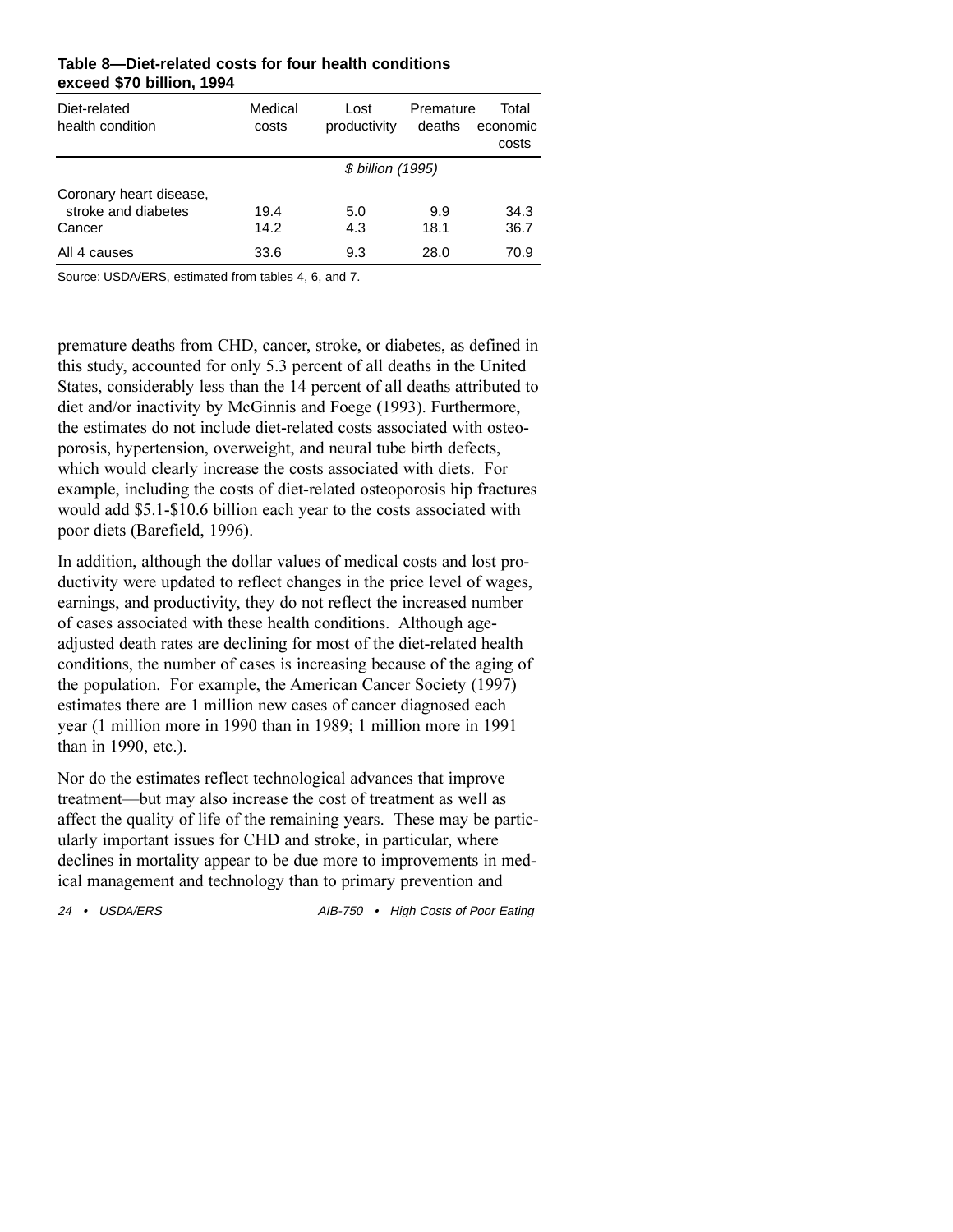reduced incidence (Goldman and Hunink, 1997, Hunink and others, 1997). Survivors might have to cope with increased disability during their remaining years. The increased frequency of hospitalization associated with CHD and stroke that has accompanied the drop in mortality rates suggests that a large proportion of increased life expectancy may be associated with a gain in "disabled" years (Rothenberg and Koplan, 1990). However, the "value-of-life" estimates used in this study do not account for quality-of-life issues, and are considerably lower than the \$3.6-\$8.4 million per life (in 1995 dollars) obtained from willingness-to-pay studies (Viscusi, 1993). Valuing each of the 119,912 diet-related premature deaths at \$3.6 million results in total economic costs of more than \$474 billion each year attributable to diet (this includes the \$43 billion in medical costs and lost productivity).

With the U.S. population growing older, the number of those affected by chronic health conditions is expected to increase, with important consequences for health expenditures and quality of life during the older years. The National Osteoporosis Foundation has estimated that, because osteoporosis affects primarily the elderly, the direct medical costs of osteoporosis will increase six-fold by the year 2000 and 20-fold by the year 2040 (McBean, Forgac, and Finn, 1994).

In addition, the increasing weight problem in the United States—and, in particular, the increased prevalence of overweight among children and teenagers—is anticipated to bring about an increase in the prevalence of chronic health problems for which overweight is a predisposing or risk factor, such as CHD, cancer, stroke, diabetes, and hypertension. It is also possible that these chronic problems will begin to manifest themselves at an earlier age (DeBrosse, 1997). Both of these outcomes would lead to increased diet-related costs.

All of these factors suggest that the \$70.9 billion in costs attributed to diet represent a low estimate, and that considerably larger economic benefits might result from more healthful dietary patterns. With health care spending topping \$1 trillion in 1996 and accounting for over 13 percent of gross domestic product (Levit and others, 1998), the potential for large savings in health care costs from more healthful diets merits closer attention.

However, in spite of efforts by public and private agencies to educate consumers about more healthful diets and how to achieve them,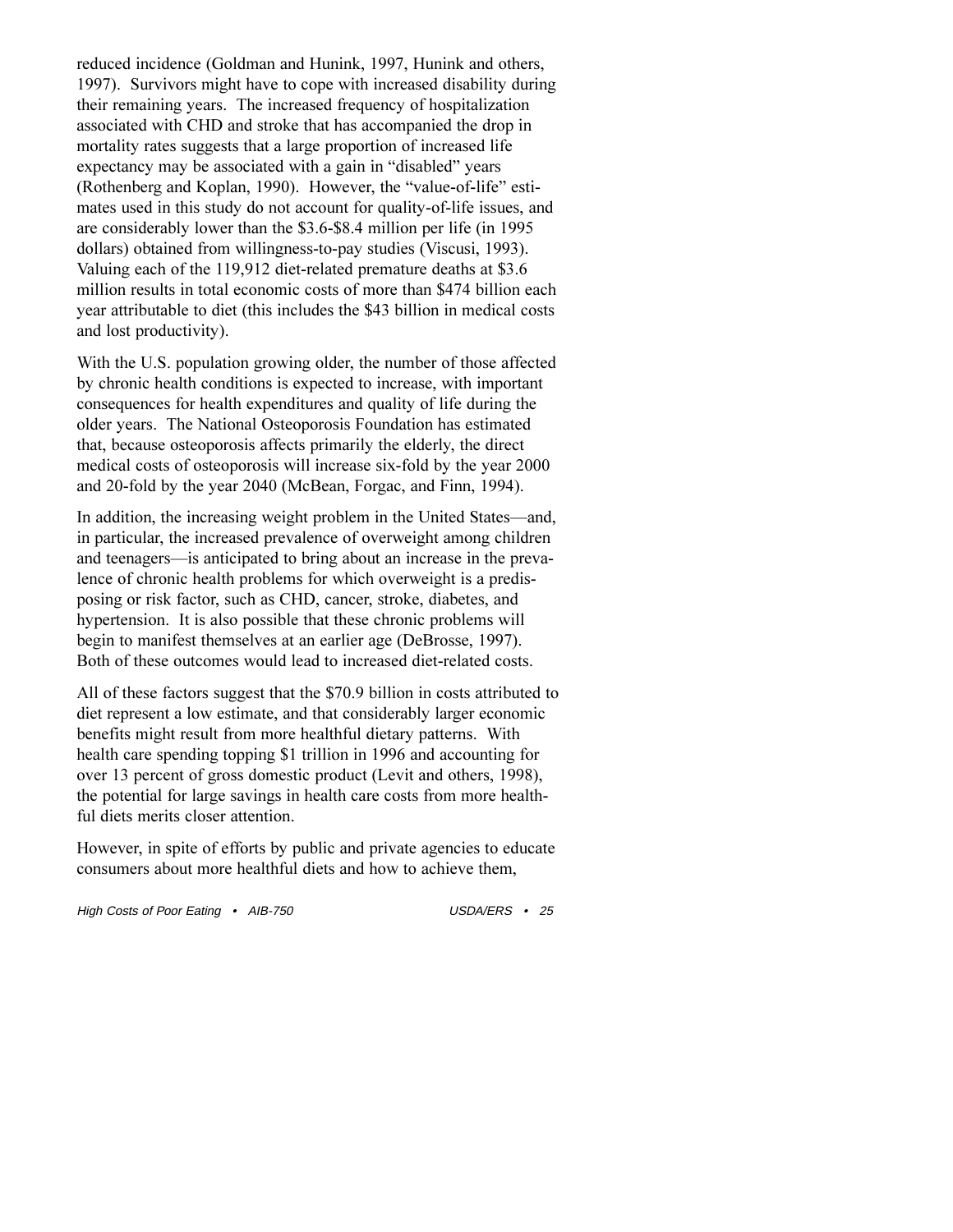Americans are far from the mark. For many, dietary improvements are offset by pitfalls (see chapters 3, 4, 5, 6, 7). Continued and improved efforts are needed to further inform, educate, and motivate consumers to make appropriate dietary changes.

#### **References**

- Aldrich, Lorna. "Food Safety Policy: Balancing Risks and Costs." *FoodReview*, U.S. Dept. Agr., Econ. Res. Serv., Vol. 17, No. 2, pp. 9-13, May-Aug. 1994.
- American Cancer Society. *Cancer Facts & Figures*-1997. Atlanta, GA, 1997.
- American Diabetes Association. *Diabetes: 1993 Vital Statistics*. Alexandria, VA, 1993.
- American Diabetes Association. *Diabetes Facts*. Alexandria, VA, 1998.

American Heart Association. "Questions and Answers About Obesity." AHA News Releases, June 1, 1998. (Http://www.amhrt.org/Whats\_News?AHA\_News\_Releases/obesityq&a. html, accessed June 5, 1998).

- American Heart Association. *1997 Heart and Stroke Statistical Update*. Dallas, Texas, 1996a.
- American Heart Association. *Heart Stroke Facts*. Dallas, Texas, 1996b.
- American Heart Association. *1998 Heart and Stroke Statistical Update*. Dallas, Texas, 1997.
- Amler, Robert W., and Donald L. Eddins. "Cross-Sectional Analysis: Precursors of Premature Deaths in the United States. *American Journal of Preventive Medicine*, Vol. 3 (suppl.), pp. 181-187, 1987.
- Appel, Lawrence J., Thomas J. Moore, Eva Obarzanek, William M. Vollmer, Laura P. Svetkey, Frank M. Sacks, George A. Bray, Thomas M. Vogt, Jeffrey A. Cutler, Marlene M. Windhauser, Pao-Hwa Lin, and Njeri Karanja. "A Clinical Trial of the Effects of Dietary Patterns on Blood Pressure." *The New England Journal of Medicine*, Vol. 336, No. 6, pp. 1117-1124, April 17, 1997.
- Barefield, Eric. "Osteoporosis-Related Hip Fractures Cost \$13 Billion to \$18 Billion Yearly." *FoodReview*, U.S. Dept. Agr., Econ. Res. Serv., Vol. 19, No. 1, pp. 31-36, Jan.-Apr. 1996.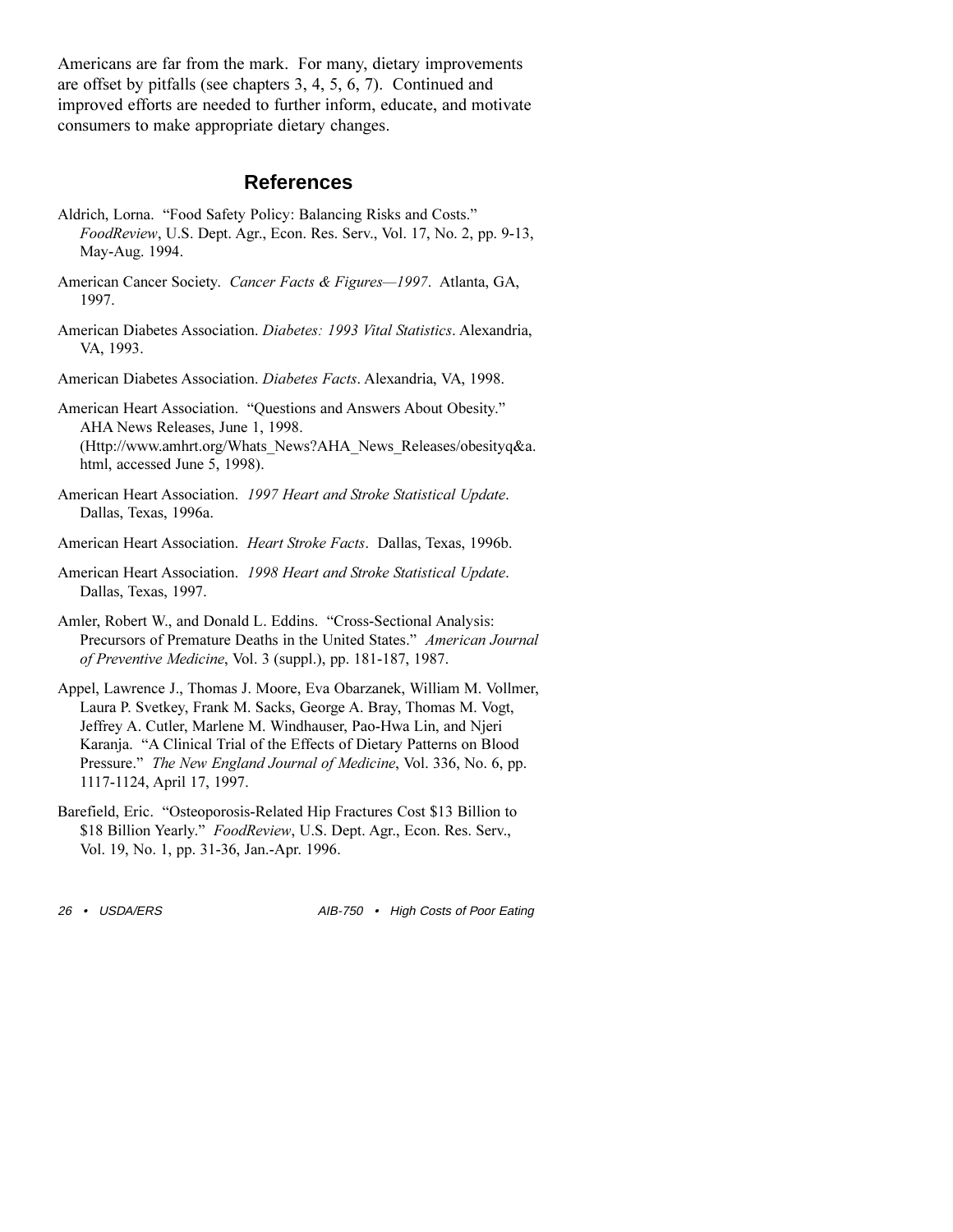- Block, Gladys, Blossom Patterson, and Amy Subar. "Fruit, Vegetables, and Cancer Prevention: A Review of the Epidemiological Evidence. *Nutrition and Cancer*, Vol. 18, No. 1, pp. 1-29, 1992.
- Boushey, Carol J., Shirley A. Beresford, Gilbert S. Omenn, and Arno G. Motulsky. "A Quantitative Assessment of Plasma Homocysteine as a Risk Factor for Vascular Disease. *Journal of the American Medical Association*, Vol. 274, No. 13, pp. 1049-57, Oct. 4, 1995.
- Brown, Martin L. "The National Economic Burden of Cancer: An Update." Special report, *Journal of the National Cancer Institute*, Vol. 82, No. 23, pp. 1811-14, Dec. 5, 1990.
- Brown, Martin L., Thomas A. Hodgson, and Dorothy P. Rice. "Economic Impact of Cancer in the United States. *Cancer Epidemiology and Prevention*. NY: Oxford University Press, pp. 255-266. 1996.
- Browner, Warren S., Janice Westenhouse, and Jeffrey A. Tice. "What If Americans Ate Less Fat?" Journal of the American Medical Association, Vol. 265, No. 24, pp. 3285-91, June 26, 1991.
- Buzby, Jean C., Tanya Roberts, C.T. Jordan Lin, and James MacDonald. *Bacterial Foodborne Disease: Medical Costs and Productivity Losses*. U.S. Dept. Agr., Econ. Res. Serv. AER-741, Aug. 1996.
- Centers for Disease Control and Prevention. *National Diabetes Fact Sheet: National Estimates and General Information on Diabetes in the United States*. Atlanta, GA: U.S. Department of Health and Human Services, Center for Disease Control and Prevention, Nov. 1, 1997a.
- Centers for Disease Control and Prevention. "Update: Prevalence of Overweight Among Children, Adolescents, and Adults—United States, 1988-94. *Mortality and Morbidity Weekly Report*, Vol. 46, No. 9, pp. 199-202, March 7, 1997b.
- Colditz, Graham A. "Economic Costs of Obesity." *American Journal of Clinical Nutrition*, Vol. 55, pp. 503S-7S, 1992.
- Colditz, Graham A., and Anne M. Wolf, "The Public Health Impact of Obesity," in Angel H. Anderson, C. Bouchard, D. Lau, L. Leiter, and R. Mendelson, eds. *Progress in Obesity Research*. John Libbey & Co, Ltd, 7th International Congress on Obesity, pp. 517-523, 1996.
- DeBrosse, Jim. "School-age spread." Minnesota Star Tribune, E1, March 10, 1997.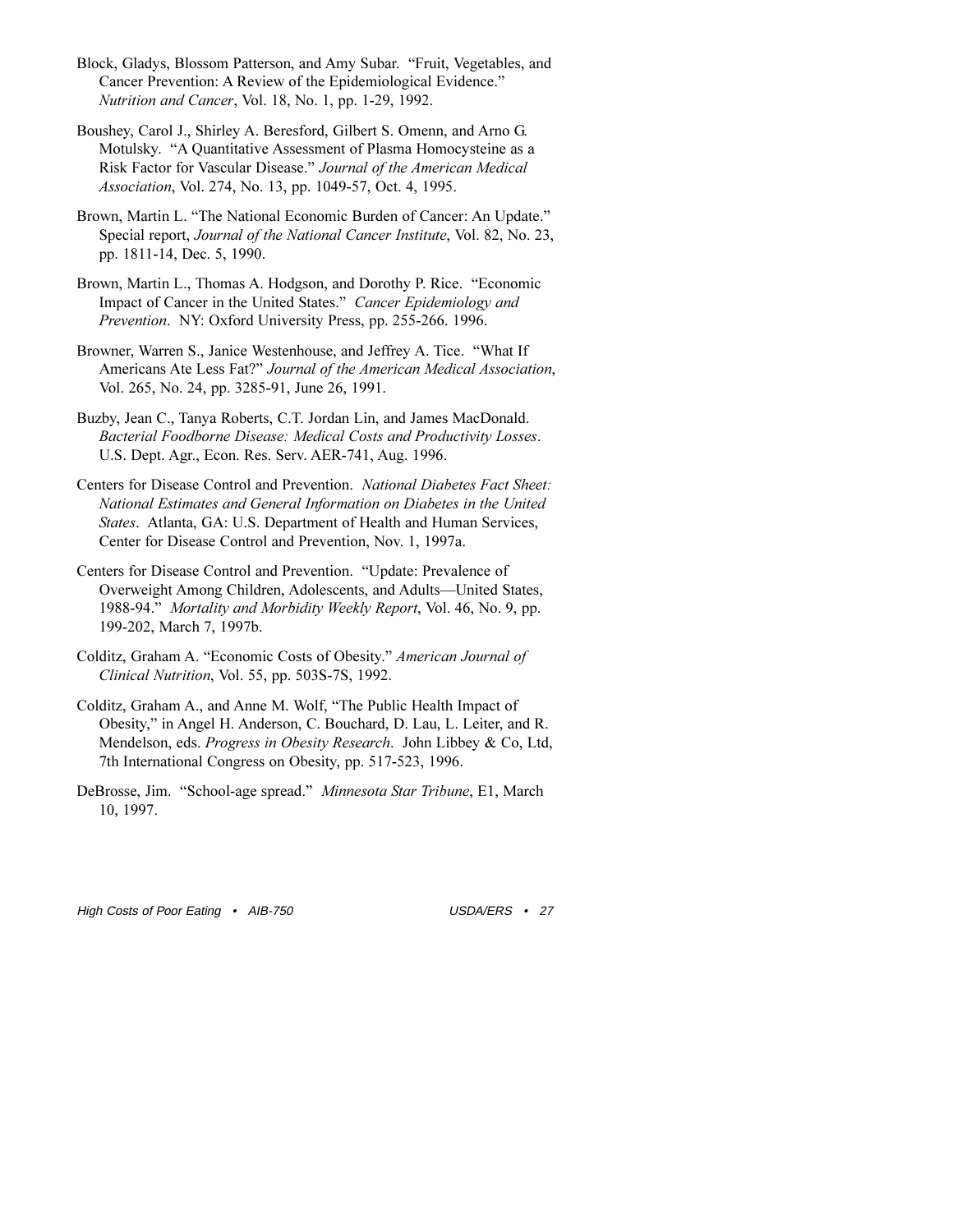- Doll, Richard, and Richard Peto. "The Causes of Cancer: Quantitative Estimates of Available Risks of Cancer in the United States Today. *Journal of the National Cancer Institute*, Vol. 66, No. 6, pp. 1191-1308, June 1981.
- Frazão, Elizabeth. *The American Diet: Health and Economic Consequences*. U.S. Dept. Agr., Econ. Res. Serv., AIB-711, Feb. 1995.
- Frazão, Elizabeth. "The American Diet: A Costly Health Problem." *FoodReview*, U.S. Dept. Agr., Econ. Res. Serv., Vol. 19, No. 1, pp. 2-6, Jan.-Apr. 1996.
- Geiss, Linda S., William H. Herman, and Philip J. Smith. "Mortality in Non-Insulin-Dependent Diabetes." Chapter 11 in: Maureen Harris, ed. *Diabetes in America*. National Institute of Diabetes and Digestive and Kidney Disease, NIH Publication 95-1468, pp. 233-255. 1995.
- Goldman, Paula, and Maria G. M. Hunink. "Coronary Heart Disease." Risk *in Perspective*, Vol. 5, Issue 6, June 1997.
- Gori, Gio B., and Brian J. Richter. "Macroeconomics of Disease Prevention in the United States." Science, Vol. 200, pp. 1124-30, June 9, 1978.
- Harper, Alfred E. "Diet and Chronic Diseases and Disorders." Chapter 23 in: Dean O. Cliver, ed. *Foodborne Diseases*, New York: Academic Press, Inc., 1990, pp. 319-349.
- Harvard Center for Risk Analysis. "Panel Issues Standards for Cost-Effectiveness Analysis." *Risk in Perspective*, Vol. 4, No. 6, Oct. 1996.
- Herman, William H., Steven M. Teutsch, and Linda S. Geiss. "Diabetes Mellitus. *American Journal of Preventive Medicine*, Vol. 3, pp. 72-82, 1987.
- Higginson, John, and Calum S. Muir. "Environmental Carcinogenesis: Misconceptions and Limitations to Cancer Control." Guest Editorial, *Journal of the National Cancer Institute*, Vol. 63, No. 6, pp. 1291-1298, Dec. 1979.

Hodgson, Thomas A. Personal communication, July 22, 1997.

Hunink, Maria G.M., Lee Goldman, Anna N.A. Tosteson, Murray A. Mittleman, Paula A. Goldman, Lawrence W. Williams, Joel Tsevat, and Milton C. Weinstein. "The Recent Decline in Mortality From Coronary Heart Disease, 1980-1990. The Effect of Secular Trends in Risk Factors and Treatment." Journal of the American Medical Association, Vol. 277, No. 7, pp. 535-542, Feb. 19, 1997.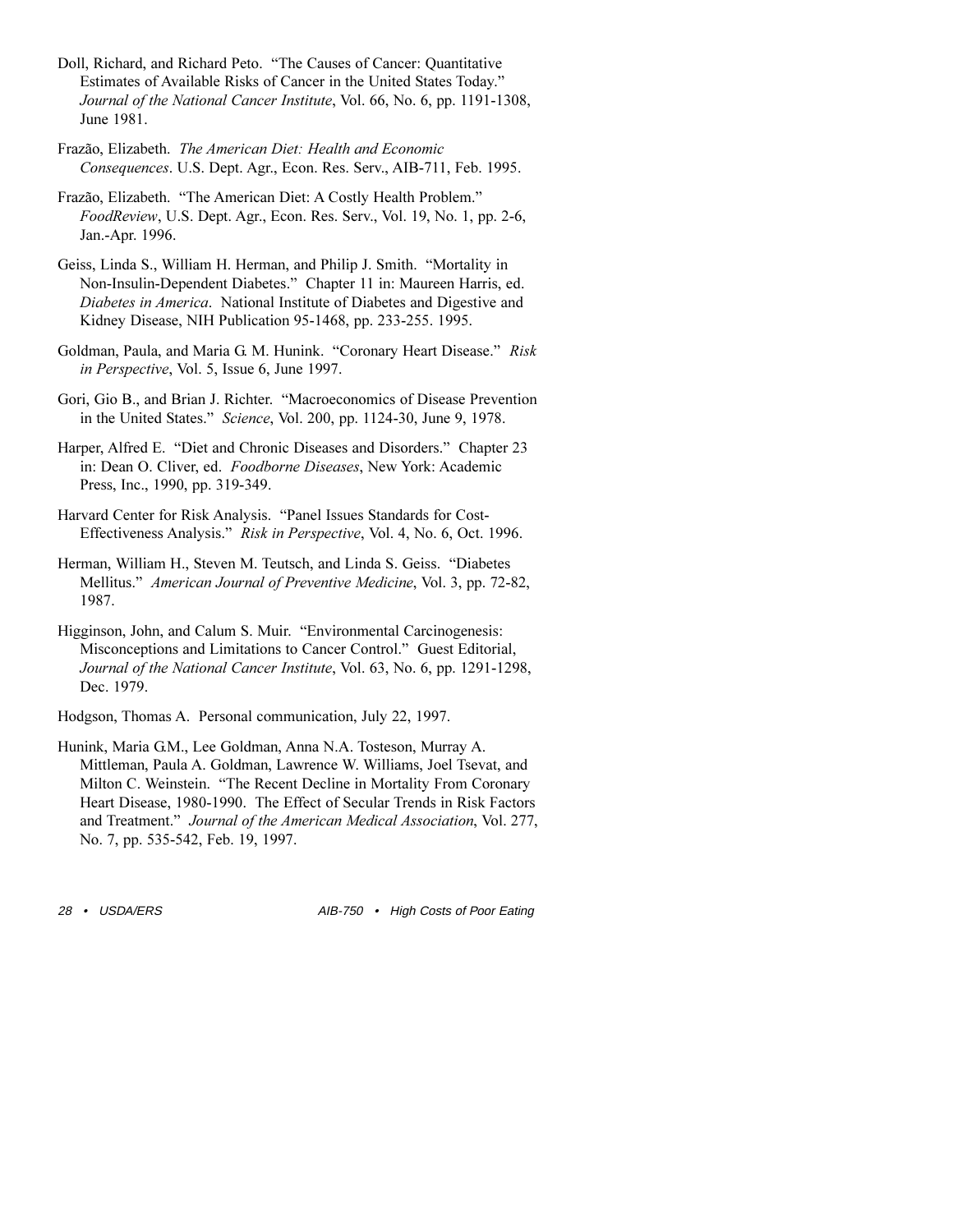- Javitt, Jonathan C., and Yen-Pin Chiang. "Economic Impact of Diabetes." Chapter 30 in: Maureen Harris, ed. *Diabetes in America*, National Institute of Diabetes and Digestive and Kidney Disease, NIH Publication 95-1468, pp. 601-611, 1995.
- Johnson, Clifford L., Basil M. Rifkind, Christopher T. Sempos, Margaret D. Carroll, Paul S. Bachorik, Ronette R. Briefel, David J. Gordon, Vicki L. Burt, Clarice D. Brown, Kenneth Lippel, and James I. Cleeman. Declining Serum Total Cholesterol Levels Among U.S. Adults. *Journal of the American Medical Association*, Vol. 269, No. 23, pp. 3002-8, June 16, 1993.
- Kuczmarski, R.J., M.D. Carroll, K. M. Flegal, and R. P. Troiano. "Varying Body Mass Index Cutoff Points to Describe Overweight Prevalence Among U.S. Adults: NHANES III (1988 to 1994). *Obesity Research*, Vol. 5, No. 6, pp. 542-548, Nov. 1997.
- Landefeld, J. Steven, and Eugene P. Seskin. "The Economic Value of Life: Linking Theory to Practice. *American Journal of Public Health*, Vol. 6, pp 555-566, 1982.
- Levit, K.R., H.C. Lazenby, and B.R. Braden. "National Health Spending Trends in 1996. National Health Accounts Team. *Health Affairs (Millwood)*, Vol. 17, No. 1, pp. 35-51, Jan. 1998.
- McBean, Lois D., Tab Forgac, and Susan C. Finn. "Osteoporosis: Visions for Care and Prevention-A Conference Report." Journal of the *American Dietetic Association*, Vol. 94, No. 6, pp. 668-71, June 1994.
- McGill, Jr., Henry C., C. Alex McMahan, Gray T. Malcom, Margaret C. Oalman, and Jack P. Strong. "Effects of Serum Lipoproteins and Smoking on Atherosclerosis in Young Men and Women. *Arteriosclerosis, Thrombosis and Vascular Biology*, Vol. 17, pp. 95-106, 1997.
- McGinnis, J. Michael, and William H. Foege. "Actual Causes of Death in the United States." Journal of the American Medical Association, Vol. 270, No. 18, pp. 2207-2212, Nov. 10, 1993.
- Milio, Nancy. *Promoting Health Through Public Policy*. Philadelphia: F.A. Davis Company, 1981.
- National Osteoporosis Foundation. "Fast Facts on Osteoporosis." Washington, DC. 1997
- National Research Council. *Diet, Nutrition, and Cancer*. Washington, DC: National Academy Press, 1982.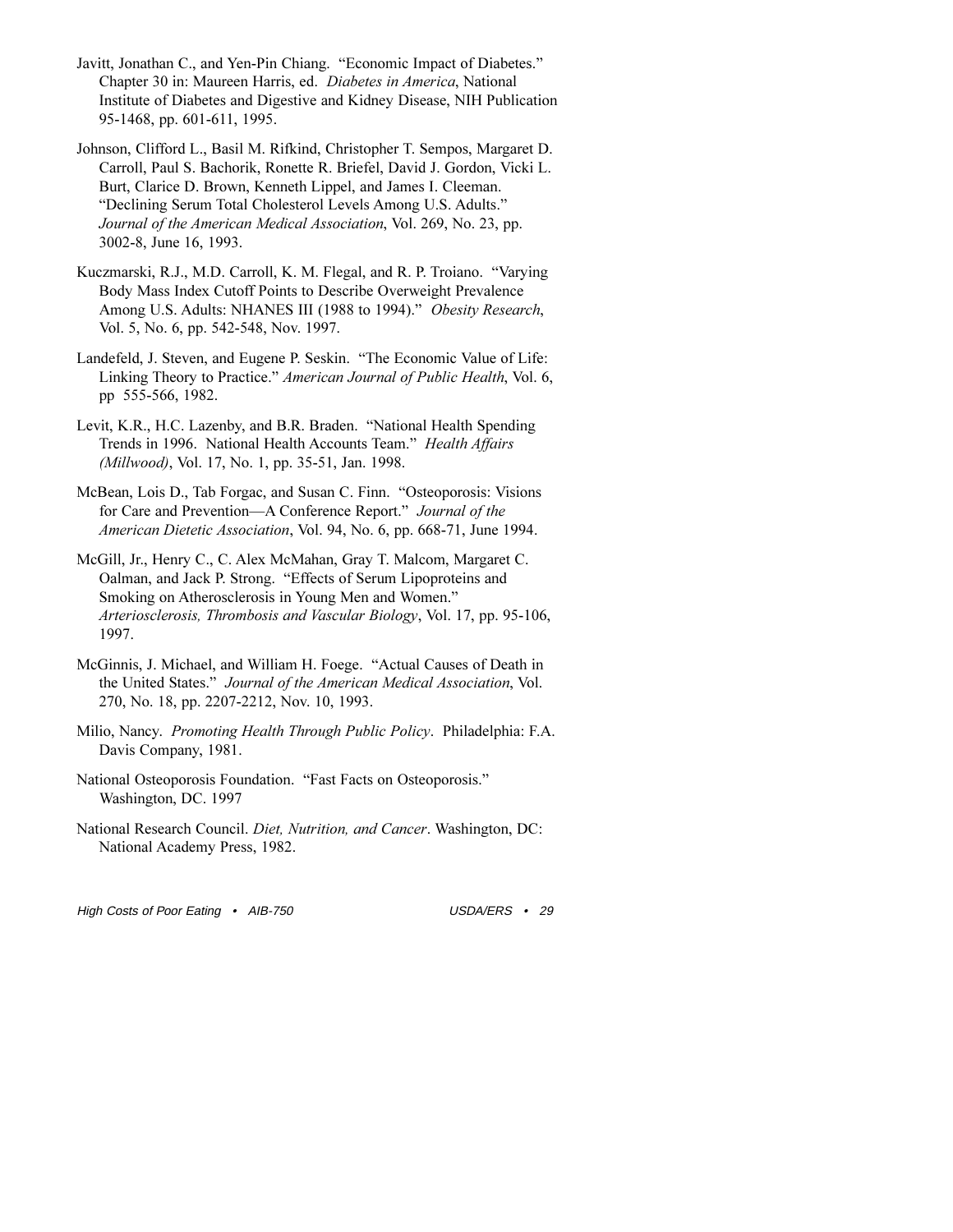- Page, Harriet S., and Ardyce J. Asire. *Cancer Rates and Risks*. USDHHS/PHS, NIH Publication No. 85-691, April 1985.
- Pickering, Thomas G. "Lessons from the Trials of Hypertension Prevention, Phase II." Archives of Internal Medicine, Vol. 157, pp. 596-597, March 24, 1997.
- Plotnick, Gary D., Mary C. Corretti, and Robert A. Vogel. "Effect of Antioxidant Vitamins on the Transient Impairment of Endothelium-Dependent Brachial Artery Vasoactivity Following a Single High-Fat Meal. *Journal of the American Medical Association*, Vol. 278, Number 20, pp. 1682-1686, Nov. 26, 1997.
- Rothenberg, Richard B. and Jeffrey P. Koplan. "Chronic Disease in the 1990s. *Annual Review of Public Health*, Vol. 11, pp. 267-296, 1990.
- Singh, Gopal K., Kenneth D. Kochanek, and Marian F. MacDorman. Advance Report of Final Mortality Statistics, 1994. *Monthly Vital Statistics Report*, Vol. 45, No. 3, Supplement September 30, 1996. Hyattsville, Maryland: National Center for Health Statistics.
- Subar, Amy F., Regina G. Ziegler, Blossom H. Patterson, Giske Ursin, and Barry Graubard. "U.S. Dietary Patterns Associated With Fat Intake: the 1987 National Health Interview Survey. *American Journal of Public Health*, Vol. 84, No. 3, pp. 359-366, March 1994.
- Trichopoulos, D., Frederick P. Li, and David J. Hunter. What Causes Cancer?" *Scientific American*, pp. 80-87, Sept. 1996.
- U.S. Department of Agriculture, Agricultural Research Service. Dietary Guidelines Advisory Committee. *Report of the Dietary Guidelines Advisory Committee on the Dietary Guidelines for Americans, 1995, to the Secretary of Health and Human Services and the Secretary of Agriculture*. 1995.
- U.S. Department of Agriculture, Food Safety and Inspection Service. "Nutrition Labeling of Meat and Poultry Products; Final Rule." Federal *Register*, Vol. 58, No. 3, pp. 631-685, Jan. 6, 1993.
- U.S. Department of Health and Human Services. Food and Drug Administration. "Nutrition Labeling." *Federal Register*, Vol. 58, No. 3, Jan. 6, 1993a.
- U.S. Department of Health and Human Services. Food and Drug Administration. "Food Standards: Amendment of Standards of Identity for Enriched Grain Products to Require Addition of Folic Acid; Final Rule. *Federal Register*, Vol. 61, No. 44, pp. 8781-8797, March 5, 1996.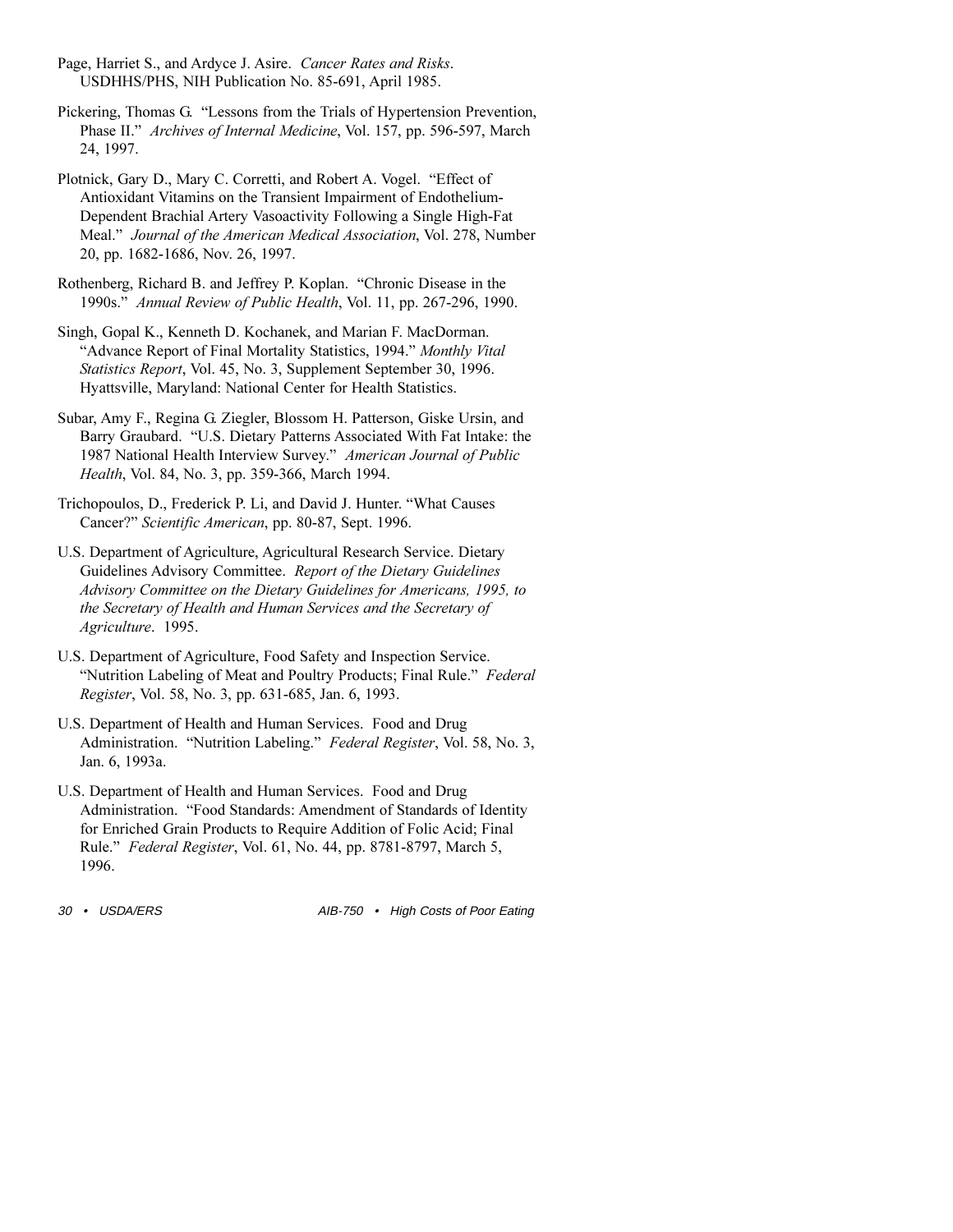- U.S. Department of Health and Human Services, Public Health Service. *The Surgeon General's Report on Nutrition and Health.* **DHHS** Publication No. (PHS) 88-50210, 1988.
- U.S. Department of Health and Human Services, Public Health Service. *Healthy People 2000: National Health Promotion and Disease Prevention Objectives*. DHHS Publication No. (PHS) 91-50212, 1990.
- U.S. Department of Health and Human Services, Public Health Service. *Diabetes Overview*. NIH Publication No. 92-3235. Jan. 1992.
- U.S. Department of Health and Human Services, Public Health Service. *The Fifth Report of the Joint National Committee on Detection, Evaluation, and Treatment of High Blood Pressure*. National Institutes of Health, NIH Publication No. 93-1088, Jan. 1993b.
- U.S. Department of Health and Human Services, Public Health Service. *Working Group Report on Primary Prevention of Hypertension*. National Heart, Lung, and Blood Institute, NIH Publication No. NIH-93-2669, 1993c.
- U.S. Department of Health and Human Services and U.S. Department of Agriculture. *United States Country Paper*, paper prepared for the FAO/WHO International Conference on Nutrition. Rome, Italy, Dec. 1992.
- Viscusi, W.K. The Value of Risks to Life and Health. *Journal of Economic Literature*, Vol. 31, pp. 1912-46, Dec. 1993.
- Weinstein, Milton C., and William B. Stason. *Hypertension: A Policy Perspective*. Cambridge, MA: Harvard University Press, 1976.
- Willett, Walter C. "Diet and Health: What Should We Eat?" Science, Vol. 264, April 22, 1994.
- Willett, Walter C., Graham A. Colditz, and Nancy E. Mueller. "Strategies for Minimizing Cancer Risk." Scientific American, pp. 88-95, Sept. 1996.
- World Cancer Research Fund and American Institute for Cancer Research. *Food, Nutrition and the Prevention of Cancer: A Global Perspective*. Washington, DC: American Institute for Cancer Research, 1997.
- Wynder, Ernst L., and Gio B. Gori. "Contribution of the Environment to Cancer Incidence: An Epidemiologic Exercise." Guest Editorial, *Journal of the National Cancer Institute*, Vol. 58, No. 4, pp. 825-832, April 1977.